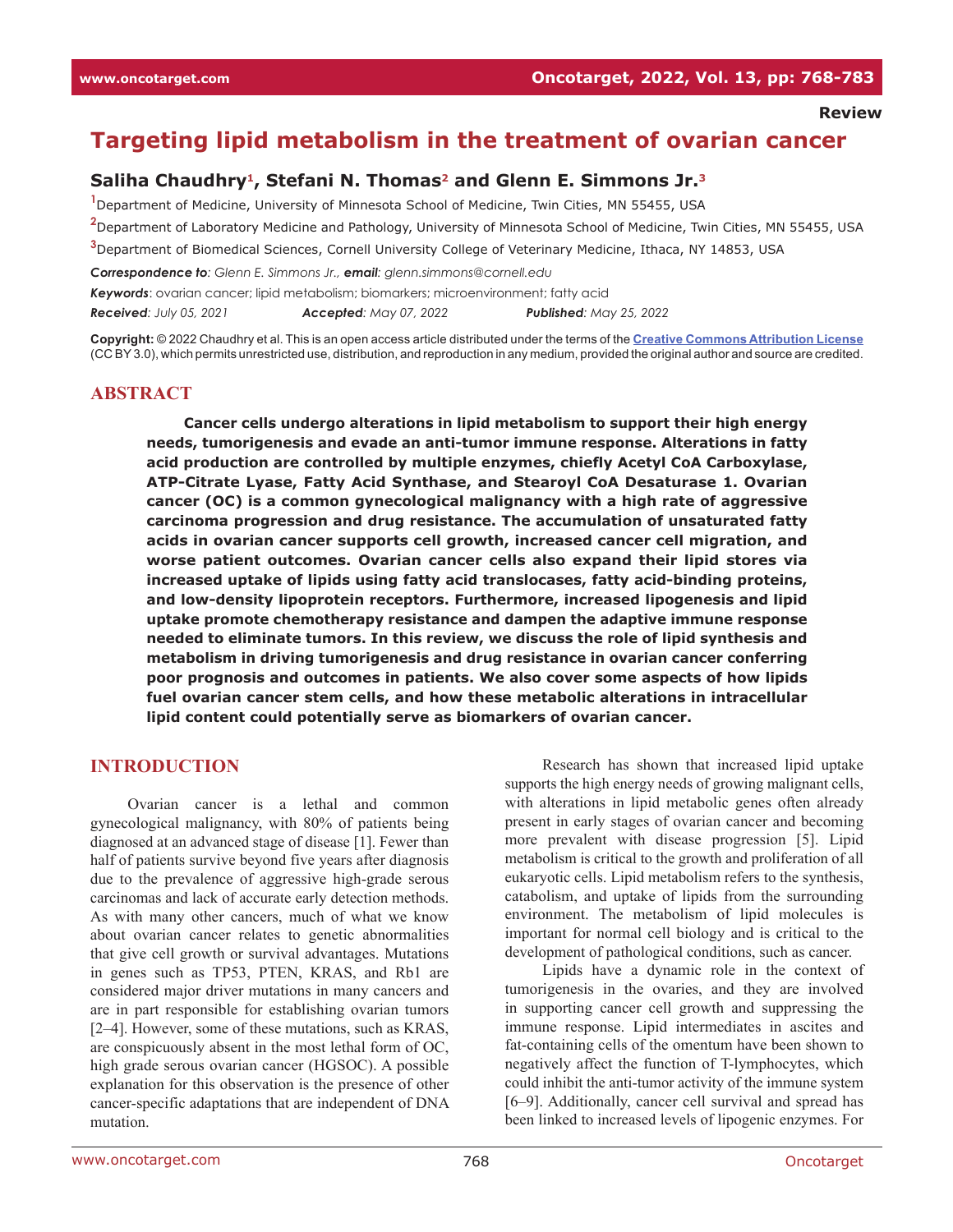instance, fatty acid synthase (FASN) and stearoyl-CoA desaturase (SCD1) are elevated in high-grade, metastatic ovarian tumors and lead to elevated levels of unsaturated fatty acids [5, 10, 11]. This increase in lipogenic enzymes, and their products (e.g., unsaturated fatty acid) often correlates with poor patient outcomes. Therefore, it is of interest to examine the impact of alterations in lipid metabolism to gain a better understanding of ways to subvert the molecular pathogenesis seen in ovarian cancer. The current review presents a logical argument for developing more approaches to therapeutically target the lipogenic pathways in cancer cells to improve patient outcomes.

## **LIPID DYSREGULATION IN CANCER**

As stated earlier, lipids play important roles in biological processes in eukaryotic cells. Abnormal lipid homeostasis is pathognomonic with several diseases such as metabolic syndrome, obesity, diabetes, liver steatosis, cardiovascular disease, and cancer. Rapidly dividing cancer cells produce significantly more fatty acids and sterols (for energy and increased membrane synthesis) compared to non-transformed cells. In addition, cancer cells derive nearly 95% of their saturated and mono-unsaturated fatty acids *de novo*, even in the presence of adequate dietary lipids. Furthermore, studies have suggested that cancer cells also utilize lipolysis (the breakdown of fatty acid) to provide additional raw materials for cellular energetic demands [12–14]. This combination of metabolic alterations has led some researchers to suggest that tumorigenesis is the consequence of epithelial cells capitalizing on an overabundance of lipids in the environment (Figure 1) [15, 16].

In transformed cells, lipid metabolism, along with several other biosynthetic pathways, is increased to keep pace with the energetic demands of the rapidly proliferating cancer cells. For many years, researchers focused almost exclusively on glucose metabolism, but more recently other aspects of metabolism have come into the spotlight as well, including amino acid and lipid metabolism [17, 18]. Cells with high metabolic demands often experience alterations in key genes leading to increased expression of genes related to lipid synthesis [14, 19–21]. Interestingly, genes related to lipogenesis are not often mutated in cancer, leading many to believe that lipid alterations in cancer are a compensatory effect in response to other driver mutations. In support of this idea, many cancers, including OC, are known to possess "driver mutations" in genes that regulate the expression and activity of many lipogenic genes to the benefit of growing cells [22]. For instance, major driver mutations associated with ovarian carcinoma development are in genes encoding for PTEN, TP53, and Rb1, [4]. Mutations in these genes lie upstream of several highly regulated

enzymes involved in various pathways that converge on lipid metabolism.

## **MUTATIONS IN GENES THAT AFFECT LIPOGENIC ENZYMES INVOLVED IN OVARIAN CANCER**

As therapeutic interests in lipid metabolism of cancer have increased, an increasing number of studies have highlighted how some of these enzymes are involved in affecting the characteristics of ovarian tumors. As mentioned earlier, alterations in lipid metabolism appear to stem from effects of mutations in genes upstream of the lipogenic pathway. However, these mutations substantially impact the overall metabolic conditions within the cell and provide a boost to lipid production and turnover. What begins to come clear is that the presence of excess lipids provides growth advantages to transformed cells that should be considered when developing therapeutic approaches.

## **PTEN**

Phosphatase and tensin (PTEN) homolog is a multifunctional tumor suppressor found in nearly every cell of the body. Its deletion on Chromosome 10 is associated with oncogenesis. As a tumor suppressor, PTEN functions as a negative regulator of another enzyme associated with oncogenesis, PI3KCA [23]. PI3KCA is rarely mutated in serous OC, but the PI3KCA gene is often amplified leading to increased activation of Akt and mTORC1 signaling (a major control center for cellular metabolism) and activation of sterol response element binding proteins (SREBP1 and SREBP2) [24–27]. SREBP1 is the master regulator of lipid biosynthesis and controls the expression levels of many biosynthetic genes such as fatty acid synthase (FASN), SREBP2, acetyl CoA carboxylase (ACC), ATP citrate lyase (ACLY), HMG-CoA carboxylase (HMGC), HMG-CoA reductase (HMGCR), low density lipoprotein receptor (LDLR), and many others [24]. Taken together, loss of PTEN via gene deletion in cancer cells can explain a fair amount of increased lipogenesis.

## **TP53**

In addition to the tumor suppressor PTEN, Tumor protein 53 (TP53) is often downregulated in several models of cancer [2, 28, 29]. TP53 mutations are almost ubiquitous in HGSOC, and yet deletion of TP53 alone does not lead to the transformation of ovarian surface epithelial cells. This strongly suggests that p53 is not a unique driver of tumorigenesis but instead works in concert with other mutations [4]. This idea is supported by evidence in HGSOC tumors with TP53 mutations, roughly 67% of which also contain mutations in the Rb1 gene. In models of ovarian cancer, it has been estimated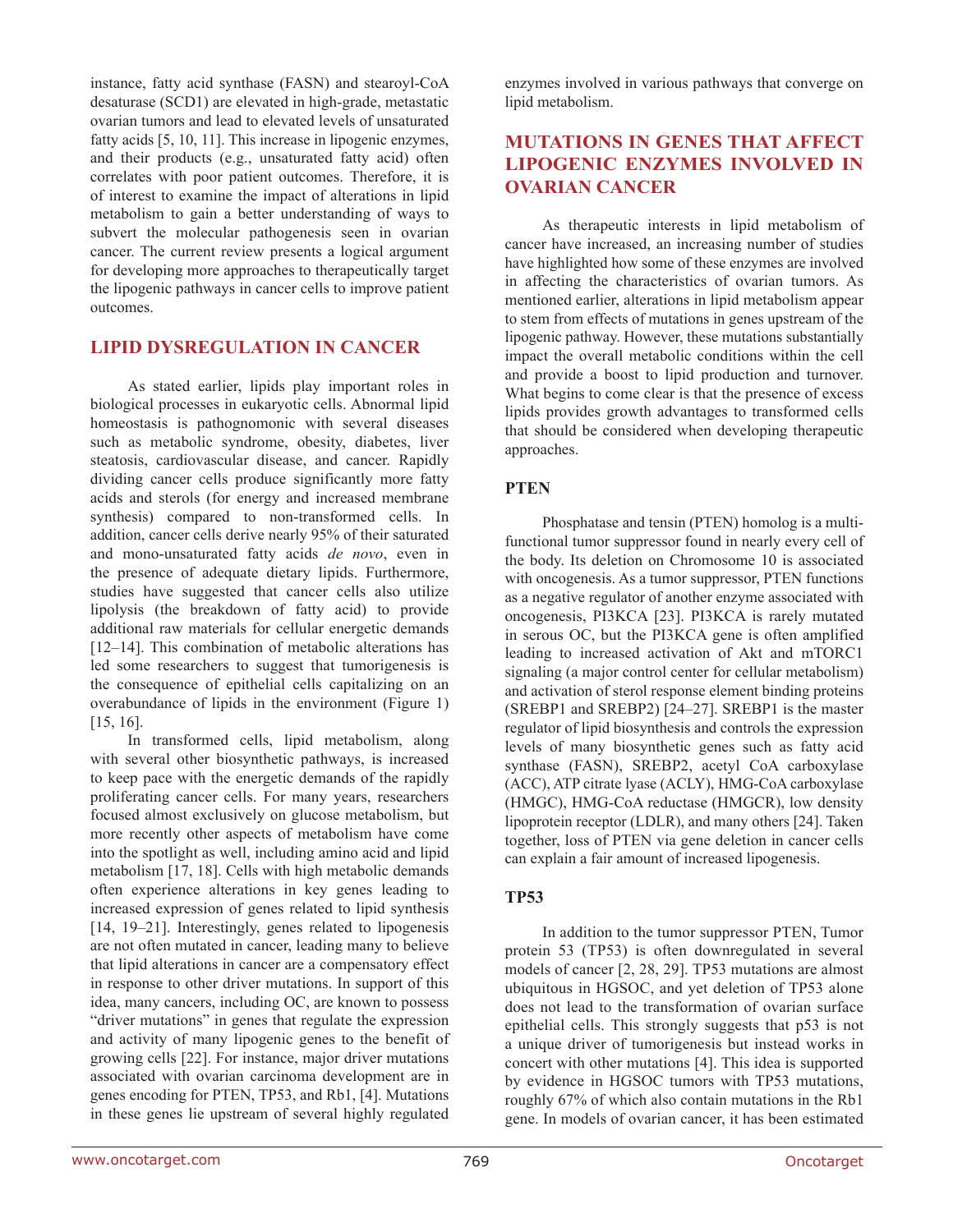that 5–8 genetic mutations are needed to establish oncogenic growth. This suggests that loss of functional TP53 and Rb1 synergize in HGSOC to promote tumorigenesis.

#### **RB1**

Retinoblastoma protein (Rb1) is a cell cycle checkpoint regulator that controls the cell's transition from G1 to S-phase. In cancer development Rb1 is considered a tumor suppressor and therefore its deletion is closely correlated with the development of several malignancies, in particular retinoblastoma [30–32]. Rb1 is involved in several metabolic pathways including autophagy, glycolysis, oxidative phosphorylation, and mitochondrial biogenesis [31]. Studies investigating the cellular role of Rb1 show that Rb1 deletion leads to increased production of lipids, especially fatty acids, as cells enter the cell cycle. This lipogenic effect is mediated by increased binding of the E2F transcription factor to the promoter of target

genes like SREBP1. Increased expression and activity of SREBP1 leads to increased expression of stearoyl-CoA desaturase (SCD1) and fatty acid elongase 6 (ELOVL6). The activity of SCD1, and to a lesser extent ELOVL6 are responsible for the increased levels of unsaturated fatty acids present in cancer cells [30].

## **LIPOGENIC ENZYMES DYSREGULATED IN OVARIAN CANCER**

#### **Stearoyl CoA desaturase (SCD1)**

It is important to understand that increased lipogenesis and uptake can be potentially toxic to cells. When cellular lipid stores decline, they signal the activation of the transcription factor SREBP1. This leads to corresponding increases in the expression of fatty acid synthetic genes including FASN, ACC, ACLY, and LDLR. The production of fatty acids potentiates the transformation of acetyl-CoA into saturated fatty



**Figure 1: Fatty acid metabolism in cancer.** Gene alterations: Several gene alterations (mutations, amplifications, deletions) contribute to increased production of lipogenic genes either directly via transcription regulation, or indirectly by loss of repressors. Lipid uptake: Fatty acids (FAs) are obtained via *de novo* lipogenesis and exogenous uptake. FA translocase CD36 is responsible for the exogenous uptake of FAs from the surrounding microenvironment. These FAs can be converted to triacylglycerols (DGAT1) and stored in lipid droplets or used in generation of acetyl-CoA through β-oxidation. Lipid Synthesis: Glucose is a major carbon source for *de novo* lipogenesis. Pyruvate derived from glucose contributes the substrate for several lipogenic enzymes (ACLY, ACC, FASN, SCD-1) leading to an increased lipid pool. Lipid breakdown: Lipid droplets are mobilized by lipase enzymes (MAGL) to provide energy for cancer cell growth and secondary bioactive lipids that modify the tumor microenvironment. Several promising lipid-targeting anti-cancer therapies are based on disrupting the lipid metabolic pathways (enzymes, receptors, and bioactive lipids) that are shown in this figure. Created with [https://biorender.com.](https://biorender.com)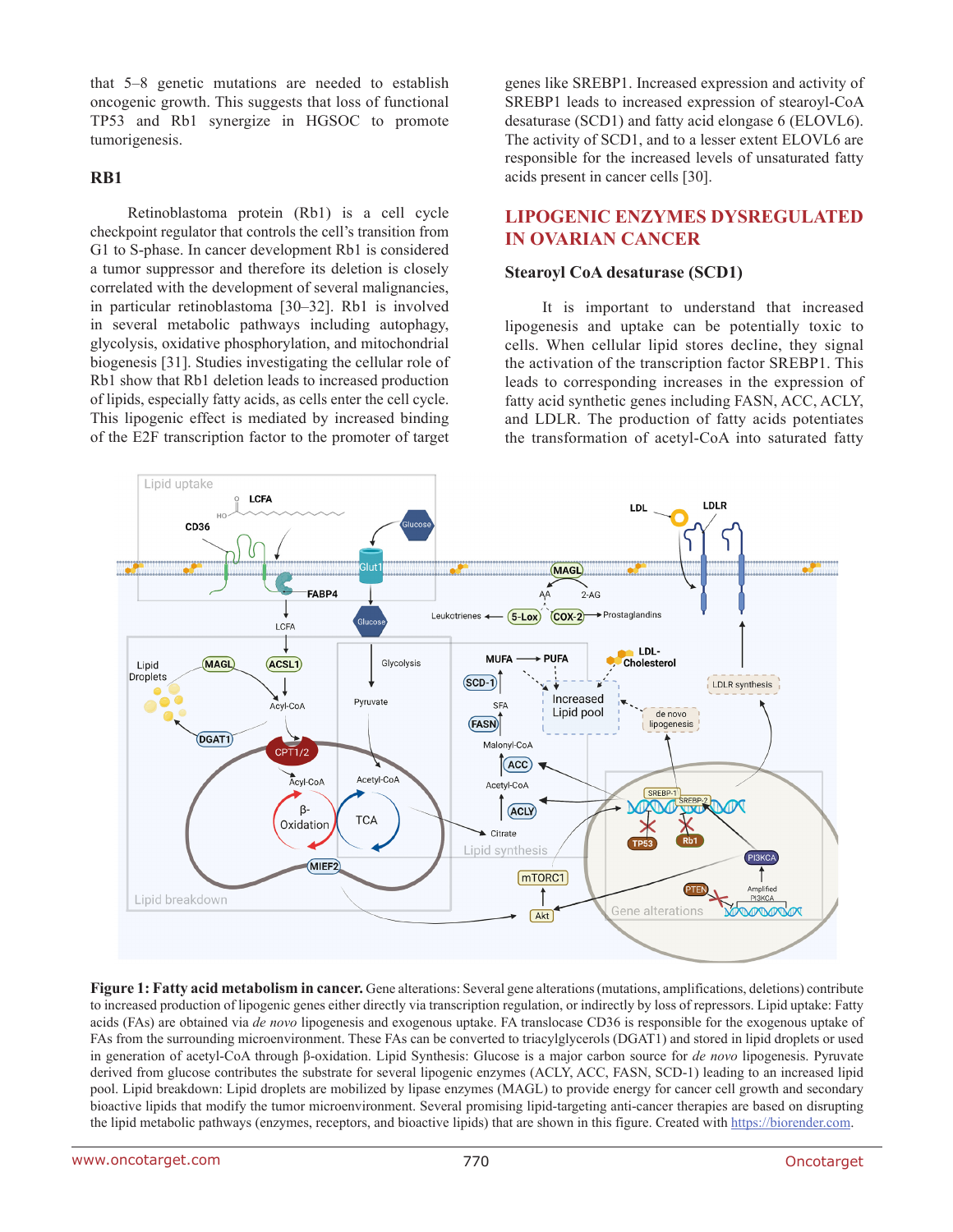acids, palmitate, and stearate. However, high levels of saturated fat are detrimental to membrane integrity and are therefore toxic to cells This is called lipotoxicity [33, 34]. Lipotoxicity occurs when fatty acid or sterol accumulation exceeds the ability of the cell to package them into triacylglycerols and sterol esters [35]. In cancer cells, as fatty acid synthesis increases, the conversion of saturated fat to unsaturated fatty acids also increases due to the activity of stearoyl-CoA desaturase (SCD1) [36].

SCD1 is a delta-9 desaturase that introduces a single double bond into the 9th position of stearic and palmitic acid (making oleic and palmitoyl oleic acid, respectively) [37]. SCD1-mediated production of unsaturated fatty acids is essential to produce cell membranes and phospholipids as unsaturated lipids are required for proper membrane function [38, 39]. Many studies have demonstrated that SCD1 levels are elevated in cancer compared to normal cells [40–42]. Accordingly, SCD1 has been proposed as a therapeutic target [11, 38, 43–47]. In preclinical studies, pharmacological inhibition of SCD1 blocks cell proliferation when exogenous lipids are limited [48]. This suggests that cancer cell dependence on lipids needs to be thwarted both at the synthesis and uptake stages to have an integrative anti-cancer effect. Although clinical data in this regard is still limited, there is evidence that populations of ovarian cancer stem cells are heavily reliant on SCD1 activity [11].

Cancer stem cells are regarded as being responsible for much of the proliferative capacity in tumors as well as resistance to therapy. In single cell analysis, lipid desaturation markers were elevated in cancer stem cells when compared to non-stem cancer cells [11]. Furthermore, analyses of cell proliferation and migratory capacity were shown to be largely supported by the presence of unsaturated fatty acids. Taken together, it appears that the presence of unsaturated fatty acid contributes significantly to the functions of cancer cells that are associated with poor disease outcomes.

#### **ATP-Citrate lyase (ACLY)**

It is not only the latter steps in fatty acid generation that are altered in OC. Key initiating enzymes are also altered to some extent as well. ATP-Citrate Lyase (ACLY), an upstream regulator of fatty acid synthesis, is responsible for converting 6-carbon molecules (glucose and glutamine) into molecules of oxaloacetate and acetyl-CoA. ACLY links sugar- or glycol-metabolism to lipid metabolism, illustrating the important relationship between elevated glucose uptake and lipid metabolism in cancer cells [49]. Increased ACLY levels are beneficial to OC cell fitness [2]. Correspondingly, targeting ACLY with interfering RNAs decreases the proliferative capacity of ovarian cancer cells, demonstrating its critical role in supporting cancer cell growth [50].

### **Acetyl CoA carboxylase (ACC)**

Continuing along the fatty acid synthetic pathway, Acetyl-CoA is similarly elevated in OC. Acetyl-CoA Carboxylase is the enzyme responsible for the first committed step in fatty acid synthesis, catalyzing the carboxylation of cytosolic acetyl-CoA to form malonyl-CoA. ACC activity is regulated during post-translational phosphorylation by adenosine monophosphate kinase (AMPK). In ovarian cancer, inhibition of ACC with the allosteric inhibitor TOFA induces G0/G1 cell cycle arrest and apoptosis [51]. AMPK-ACC pathways in cancer cells are regulated by lysophosphatidic acid (LPA), a bioactive lipid-like growth factor mediator, which is found in ascites of ovarian cancer patients at high levels. Increased activity of ACC, along with fatty acid synthase, drives *de novo* lipid production. Studies examining LPA-mediated mechanisms in ovarian cancer reveal the role of LPA in activating AMPK-ACC cascades, resulting in an increase of *de novo* lipogenesis [52]. There is even evidence that increased ACC activity in response to upstream metabolic signals (increased AMPK activity) is partly responsible for the resistance of ovarian cancer cells to chemotherapy [53].

### **Fatty acid synthase (FASN)**

In support of the central role lipid production plays in cancer cell survival, inhibition of SREBP1 has been demonstrated to prevent the growth of ovarian cancer in xenograft models [26]. In a more focused analysis, targeting the final enzyme of the canonical fatty acid biosynthetic pathway, fatty acid synthase (FASN), showed very similar results. FASN is essential for lipid synthesis and uses acetyl CoA derived from glucose to synthesize palmitate and other fatty acids used in lipid signaling, cell proliferation, and triglyceride storage [54]. Early studies that monitored FASN expression in primary prostate cancers showed that FASN expression was detected in 57% of 99 primary prostate cancers, which corresponded to decreased disease-free survival in patients [55]. This is corroborated by another study that showed FASN functions as an oncogene when expressed in excessive amounts [56]. Increased levels of FASN have been linked with decreased patient survival, increased disease recurrence, and increased invasive capacity of cancer in patients [19, 57].

More recent work suggests that FASN expression is associated with worse outcomes in cancers, including ovarian cancer. [55, 56, 58, 59]. This observation is likely linked to the association of increased FASN with resistance to cytotoxic stress induced by chemoradiotherapy, leading to poorer patient outcomes. Several studies have demonstrated that inhibition of FASN prevents the growth of the immunosuppressive phenotype associated with a variety of cancers including ovarian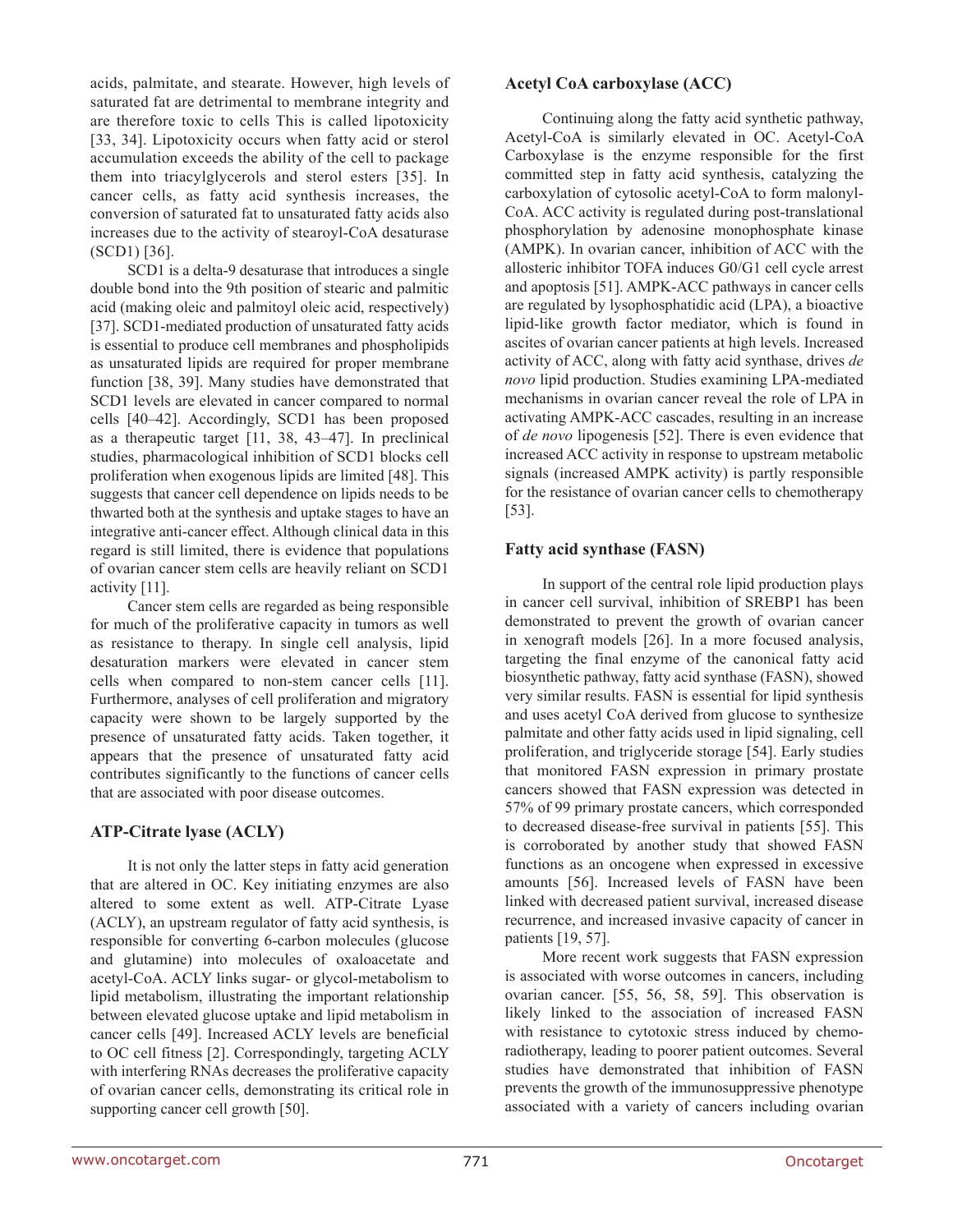cancer, further implicating its critical role in tumorigenesis [10, 17, 60–62]. Inhibitors of FASN have demonstrated efficacy as anticancer therapies based on the results of studies using cell lines and ovarian tumor mouse xenograft preclinical models [50, 51, 63].

### **Mitochondrial elongation factor 2 (MIEF2)**

Even outside of the canonical lipogenic/ fatty acid biosynthetic pathway there are enzymes whose activities affect lipogenic properties of cancer cells. One such molecule is Mitochondrial elongation factor (MIEF2), a regulator of mitochondrial fission. In the context of ovarian cancer, high expression of this protein is predictive of a poor prognosis. It has been shown that knockdown of MIEF2 decreases levels of free fatty acid, triglycerides, and cholesterol in ovarian cancer cell lines; the converse has also been observed [64]. The increase in lipogenic genes caused by increased expression of MIEF2 appears to be the result of increased activation of the ROS/Akt/mTOR pathway, which results in increased SREBP1 and SREBP2 mRNA levels. As discussed earlier, increased expression of SREBP1 ultimately results in increased levels of lipids and preferred growth conditions in the affected cells.

### **Diacylglycerol O-Acyltransferase 1 (DGAT1)**

As cells generate increasing levels of lipid molecules even as they are converted to less problematic unsaturated species, they still must be exported or stored. Storage comes in the form of di- and triacylglycerols. Along with SCD1, the protein Diacylglycerol O-Acyltransferase 1 (DGAT1) helps with the toxification of lipid. DGAT1 is responsible for catalyzing the conversion of diacylglycerol and fatty acyl-CoA to triacylglycerol. DGAT1 is overexpressed in ovarian cancer and correlates with poor survival of patients. In fact, the levels of DGAT1 are positively associated with ovarian tumor growth [65]; the larger the tumor, the more DGAT1 will be produced, likely supporting the storage of ever-increasing amounts of lipid. Due to its role in aiding lipid storage, DGAT1 activity is regulated in part by the availability of glucose or glycolytic activity of the cell, as glycolysis provides the raw material that will eventually become new acyl-CoA molecules.

## **ENZYMES INVOLVED IN LIPID DEGRADATION IN OVARIAN CANCER**

Not only is the ability to generate large amounts of lipid a benefit to cancer cells, breakdown and conversion of lipid is also critical to tumor development and growth. Several studies have shown that enzymes involved in lipid degradation are elevated in cancer cells when compared to non-transformed cells [22, 64, 66, 67]. In some cases,

enzymes can be involved in both the biosynthesis and degeneration of lipids such as ACSL1 [67].

### **Acyl-CoA synthetase long chain family member 1 (ACSL1)**

Acyl-CoA Synthetase Long Chain family member 1 is an isozyme of the long chain fatty acid coenzyme A ligase family. ACSL1 converts free long chain fatty acids into fatty acyl CoA esters and plays a key role in lipid biosynthesis and fatty acid degradation during betaoxidation. Highly metastatic ovarian cancer cells have a distinct lipid profile as compared to less metastatic cells [66]. There is a notable increase in phospholipids, in particular phosphatidylcholine in these cells. ACSL1 overexpression in non-metastatic ovarian cancer cells increases their metastatic dissemination in xenograft models, indicating that ACSL1 activity can drive metastasis.

## **Arachidonate 5-Lipoxygenase (5-LOX)**

Arachidonate 5-Lipoxygenase (5-LOX) is an enzyme responsible for catalyzing the synthesis of bioactive, proinflammatory lipids known as leukotrienes from the polyunsaturated fatty acid arachidonic acid. 5-LOX is highly expressed in ovarian cancer cells and correlates with poor prognosis in patients [5]. 5-LOXderived leukotrienes are associated with increased cell migration and metalloproteinase expression, leading to increased metastasis [68]. 5-LOX also promotes recruitment of pro-inflammatory tumor associated macrophages (TAMs) into hypoxic regions of the tumor. Increased TAMs density within the tumor is associated with metastasis and tumor stage. Furthermore, it was determined that metabolites of 5-LOX helped promote a positive feedback loop in which the hypoxic environment helped recruit more TAMs, which in turn promoted 5-LOX activity. Similarly, expression of leukotriene receptors (Leukotriene B4 receptor B2) has also been demonstrated to correlate with poor clinical outcomes in ovarian cancer patients [69]. The presence of inflammatory leukotrienes driven by the expression of 5-LOX and its receptors may be a treatment target worth further investigation in ovarian cancer patients.

## **Cyclooxygenase-2 (COX-2)**

Cyclooxygenase-2 is another rate-limiting enzyme involved in the metabolism of the polyunsaturated fatty acid, arachidonic acid, into bioactive prostaglandins. In ovarian cancer, COX-2 expression is increased leading to increased presence of its product, the Prostaglandin E2 (PGE2) [5, 70]. The synergistic presence of COX2 and PGE2 has been implicated in promoting the expression of the pro-angiogenic cytokine vascular endothelial growth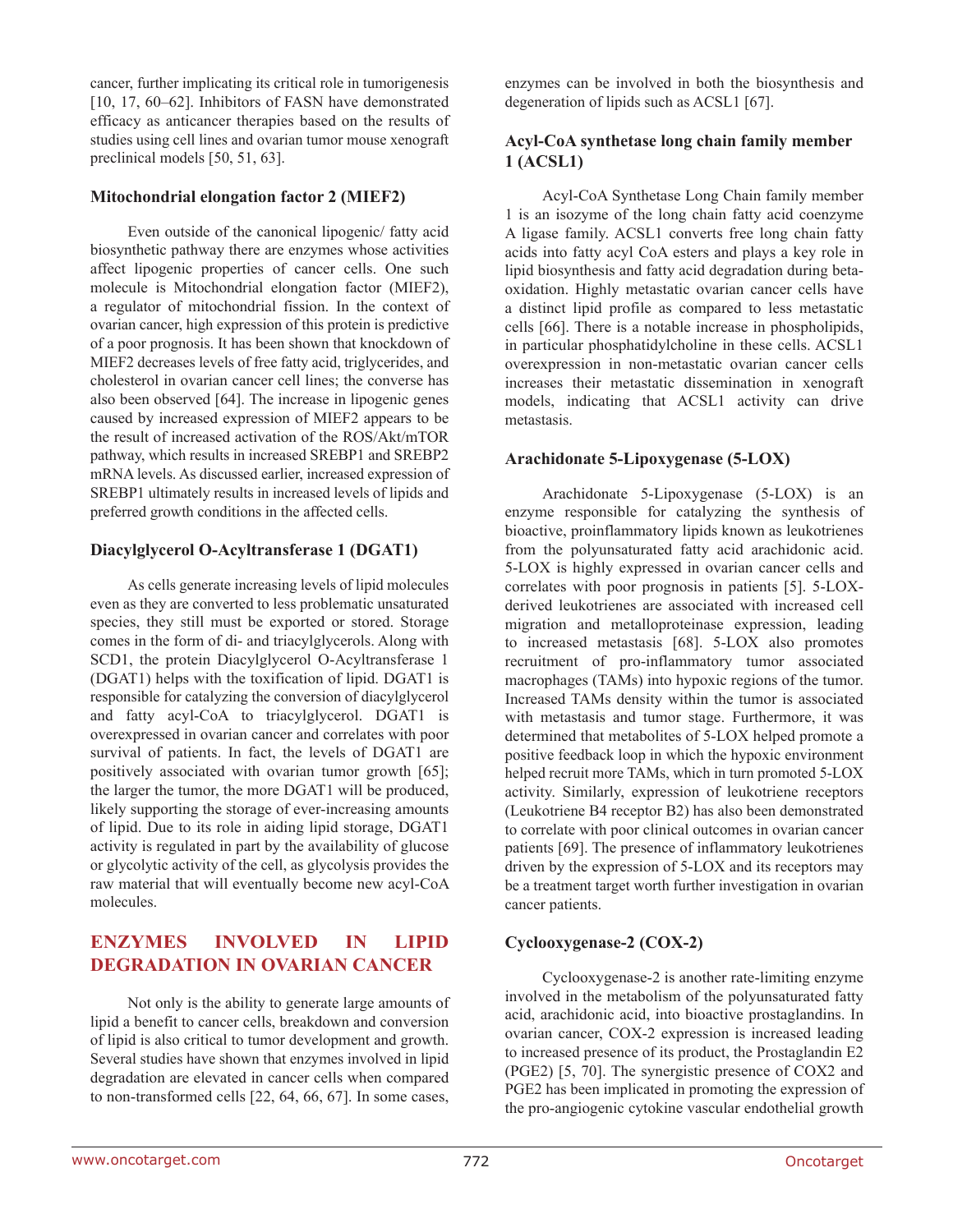factor (VEGF) [5, 68]. Several studies have demonstrated that COX2 expression also promotes metastasis by increasing the expression of metalloproteinase enzymes that degrade the extracellular matrix surrounding tumor cells [71]. There is evidence that celecoxib, a selective inhibitor of COX-2, successfully inhibits growth and induces apoptosis in ovarian cancer cells [72].

### **Carnitine palmitoyl transferase**

Carnitine Palmitoyl Transferase (CPT) is responsible for helping cells adapt to low glucose conditions by switching to beta oxidation [73, 74]. CPT helps convert long chain fatty acids in the cell into acyl chains that are then subjected to beta oxidation in the mitochondria. CPT expression is high in ovarian cancer, which facilitates the use of the beta oxidation pathway in these cells, simultaneously with glycolysis [75]. This gives ovarian cancer cells a significant growth and proliferation advantage. The effect of the genetic ablation of CPT1 dramatically alters beta oxidation and induces cell cycle arrest and p21-mediated apoptosis, demonstrating the importance of CPT1 to cancer survival [75].

## **Monoacylglycerol lipase (MAGL)**

Monoacylglycerol lipase (MAGL) is responsible for catalyzing the decomposition of monoacylglycerol into free fatty acids and glycerol. This effectively increases the level of fatty acid within the cell. The expression of MAGL is elevated in ovarian cancer [5]. Elevated MAGL is associated with increased epithelial-mesenchymaltransition (EMT) potential in cancer cells [76].

## **LIPID UPTAKE IN CANCER**

#### **CD36**

The uptake of lipids from the circulation is a complementary means by which cells maintain internal stores of fatty acids and sterols. An essential protein involved in the uptake of lipids in cells is the scavenger receptor, or CD36, a fatty acid translocase [77]. CD36 is an 88-kDa transmembrane glycoprotein expressed in numerous cell types including macrophages, endothelial cells, and adipocytes. CD36 translocates from the cytoplasm to the plasma membrane, where it binds to low density lipoproteins and transports them across the membrane, which is the functional mechanism whereby CD36 contributes to the total lipid content of cells. Recent studies have shown that CD36 expression is increased in solid tumors of the breast, stomach, and ovary [7, 78, 79]. Increased CD36 expression levels likely occur in response to the increased energy demands on the cell, similar to what occurs in other metabolic pathways.

CD36 plays a role in the initiation of cancer and is correlated with poor prognosis in melanoma and breast cancer [77]. Inhibition and knockdown of CD36 have deleterious effects on cellular proliferation in many cancers, rendering CD36 a diagnostic biomarker and a potential target for therapy. The reason for this potent anticancer effect in CD36 inhibition is linked to inactivation of Wnt/Beta-catenin, a major driver of oncogenic cell growth in cancer cells [80]. If CD36 levels are reduced, then the growth signals provided by the Wnt pathway are substantially inhibited as well.

### **Fatty acid binding protein 4**

Fatty acid binding protein 4 (FABP4) helps to promote the uptake of long chain fatty acids into cells [5, 81]. FABP4 overexpression has been reported in many cancers including ovarian cancer. FABP4 has the potential to predict the presence of residual disease in ovarian cancer [2]. Immunohistochemical-based FABP4 expression appears to be enriched in areas along the carcinoma cell/adipocyte junction, likely owing to its role in transporting lipids into cells that require additional forms of energy [82]. Cancer cell dependence on readily accessible sources of fatty acids is associated with FABP4 becoming an attractive therapeutic target. Studies targeting FABP4 have shown that FABP4-inhibited cancer cells have decreased aggressiveness (less metastasis) and have an increased sensitivity to carboplatin therapy [8, 81].

### **Low density lipoprotein receptor (LDLR)**

Low density lipoprotein receptor (LDLR) is a membrane protein that transports cholesterol into cells in the periphery, away from the liver [83]. LDLR is an SREBP responsive-gene, and its expression is increased along with many of the lipogenic genes. SREBP2 and LDLR expression is often elevated in chemoresistant cells in ovarian cancer [84]. Accordingly, elevated LDLR expression in ovarian cancer is correlated with a poor response to platinumbased drugs. Conversely, knockdown of LDLR increases sensitivity to platinum-based therapies [85].

## **LIPID METABOLISM IN OVARIAN CANCER STEM CELLS**

Tumor relapse and resistance to conventional chemoand radiotherapies leading to fatal metastatic disease has been associated with the development of cancer stem cells (CSCs) [86]. CSCs play a role in treatment failures and cancer progression through their interaction with other cells and molecules in the tumor microenvironment [87]. The importance of the microenvironment can be seen in the interaction between ovarian cancer cells and their stroma through the regulation of ascitic fluid contents in stromal cells and growth processes. Within the microenvironment, cancer-associated fibroblasts, a major cell population in the stroma, have been found to enhance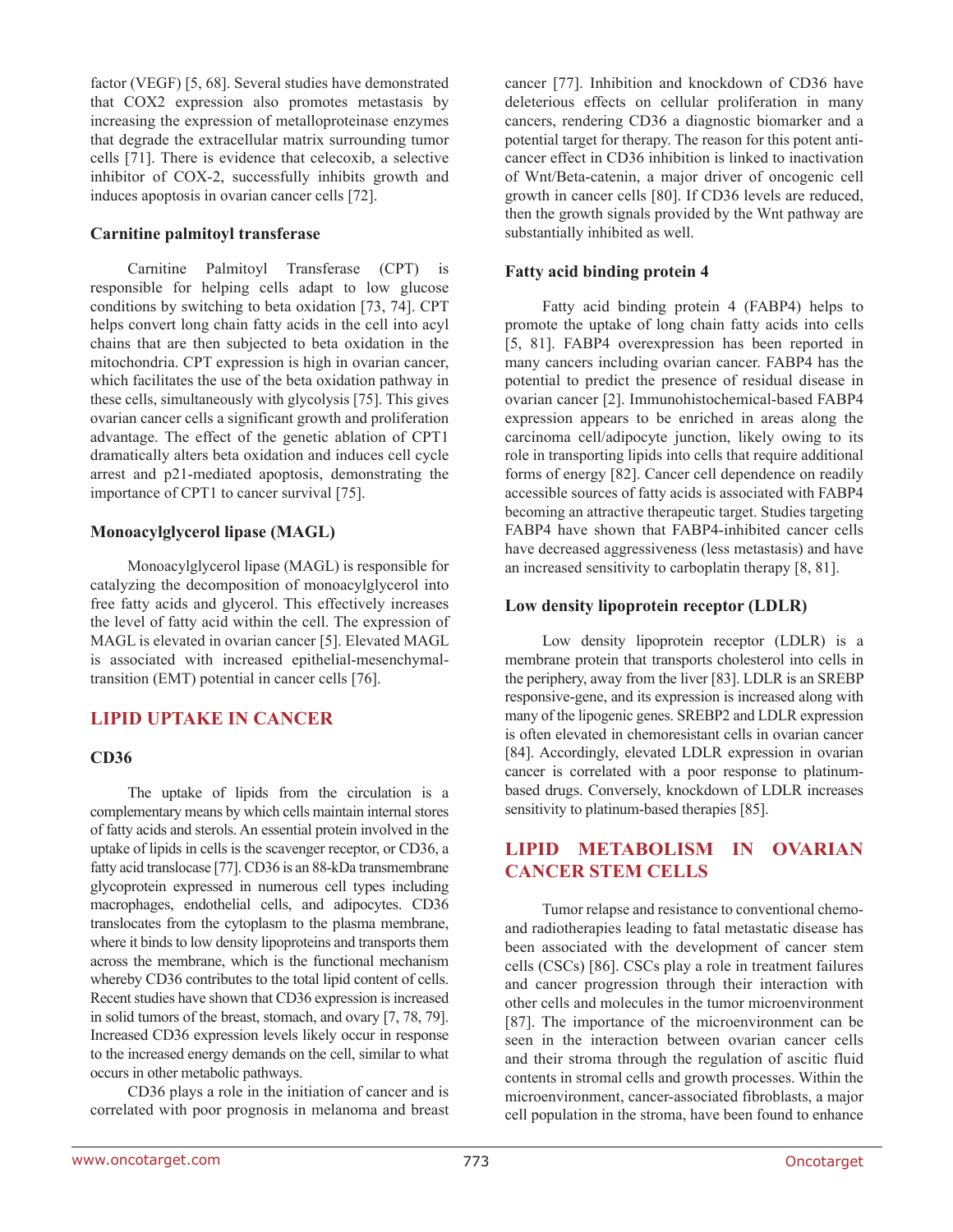the generation of ovarian CSCs and cause angiogenesis by inducing the secretion of vascular endothelial growth factors (VEGF) [11, 88].

CSCs also accumulate excess lipids and cholesterol inside lipid droplets [11]. Cancer cells, like adipocytes, store excess energy in lipid droplets that can be broken down into free fatty acids. This formation occurs by lipogenic enzymes which are highly expressed in cancer cells and include acetyl-CoA carboxylase, fatty acid synthase, and ATP citrate lyase.

Tumor growth is dependent on active angiogenesis, therefore, vascular reduction results in tumor inhibition in non-adipose tissues [89]. Analysis of Raman scattered imaging and mass spectrometry of lipids shows significant increases in unsaturated lipid levels within ovarian cancer stem cells compared to non-stem cells [11]. Therefore, this provides evidence that metabolic alterations in lipogenesis with the use of increased unsaturated lipids could be a metabolic marker for ovarian cancer stem cells. These alterations in intracellular lipid content develop from the utilization of extracellular lipids or by *de novo* synthesis.

Ovarian cancer stem cells also can differentiate into other cell types which can further contribute to angiogenesis, progression, and metastasis [84]. *De novo* adipocytes in adipose and tumor tissue differentiate from mesenchymal stem cells and can be influenced by external factors from the tumor microenvironment to enable the storage of excessive levels of lipid content. The formation of remodeled adipocytes, due to cancer cell invasion, results in tumor tissue growth by engulfment of adipocyte clusters [89].

## **ROLE OF LIPID METABOLISM IN ANTI-CANCER DRUG RESISTANCE**

Ovarian cancer is among the diseases wherein excess adiposity has a causal role [90, 91]. Results from a recent large-scale study conducted by Si et al. to identify the risk factors associated with ovarian cancer indicated that body mass index (BMI), body fat percentage, body fat mass, and basal metabolic rate are significantly associated with ovarian cancer [92]. Based on data from a cohort of 13,222 women diagnosed with ovarian cancer in the United Kingdom with >20 years' follow-up for ovarian cancer incidence and cause-specific mortality, BMI was identified as a modifiable means of improving survival [93].

One way that BMI can be modified is by adhering to a ketogenic diet consisting of low levels of carbohydrates and high levels of fat to create a metabolic state of ketosis. With ketogenic diets, by increasing insulin sensitivity and restricting carbohydrate intake, adipose tissue is selectively decreased while maintaining lean mass [94]. A study of 30 women with polycystic ovary syndrome demonstrated that adherence to a ketogenic diet resulted in reduced central obesity [95]. Consumption of low levels of carbohydrates resulted in preferential loss of fat mass from metabolically harmful adipose deposits, whereas a diet with high levels of carbohydrates resulted in a re-partitioning of lean mass to fat mass. Supporting the effectiveness of diet modification strategies in improving outcomes for women with ovarian cancer, results from the Women's Health Initiative Randomized Controlled Dietary Modification Trial indicated that a low-fat diet may be associated with beneficial health outcomes [96].

Obesity has a causal role in the anti-cancer drug response of patients with ovarian cancer. More specifically, adipocytes and lipid metabolism play complex roles in modulating anti-cancer drug resistance, which is one of the most significant challenges to successful ovarian cancer treatment. Although the dependence of cancer cells on glycolysis for energy production has been studied extensively [97], less is known about the roles of adipocytes and alterations in lipid metabolic programming in the context of the growth, metastasis, and drug responses of cancer cells. Adipocytes promote ovarian cancer metastasis and provide energy for rapid tumor growth [98]. Adipocyterich environments support tumor growth via several mechanisms. In ovarian cancer, metastatic cells are home to omental adipose tissue which contain high concentrations of triglycerides. Free fatty acids are generated from the hydrolysis of these free fatty acids which metastatic ovarian cancer cells uptake and utilize as energy sources. Adipocytes secrete factors that increase ovarian cancer cell resistance against chemotherapeutic drugs by Akt pathway activation, and the Akt pathway has been demonstrated to mediate the anti-apoptotic activity of adipocytes [53]. Additionally, arachidonic acid, a polyunsaturated fatty acid present in cell membrane phospholipids, is capable of activating Akt and inhibiting cisplatin-induced apoptosis [89]. The level of Akt activation is positively correlated with the chemo-protective effect of arachidonic acid.

Among the potential mechanisms that underlie poor anti-cancer drug response in obese cancer patients are adipose hypoxia, altered pharmacokinetics, increased ATP production, altered microbiota, the production of tumor-promoting growth factors and cytokines, and the generation of drug-resistant cancer stem cells [89, 99]. The low-grade hypoxia which occurs in adipose tissues stimulates angiogenesis, inhibits macrophage migration and pre-adipocyte differentiation, increases fibrosis, and suppresses immune cell recruitment [100]. Based on the results from studies using pancreatic cancer cells, Harbuzariu et al. proposed that elevated levels of leptin in obese individuals could protect cells from chemotherapyinduced apoptosis [101]. Obesity could enhance fibrosis in tumors by facilitating interactions between proinflammatory and fibrotic pathways, consequently impeding tumor drug delivery [102].

Lipids and cholesterol have critical roles in the proliferation of cancer cells. In these highly proliferative cells, lipid catabolism occurs via the fatty acid ß-oxidation (FAO) pathway, which involves exogenous and endogenous fatty acids [22]. In nutrient- and oxygen-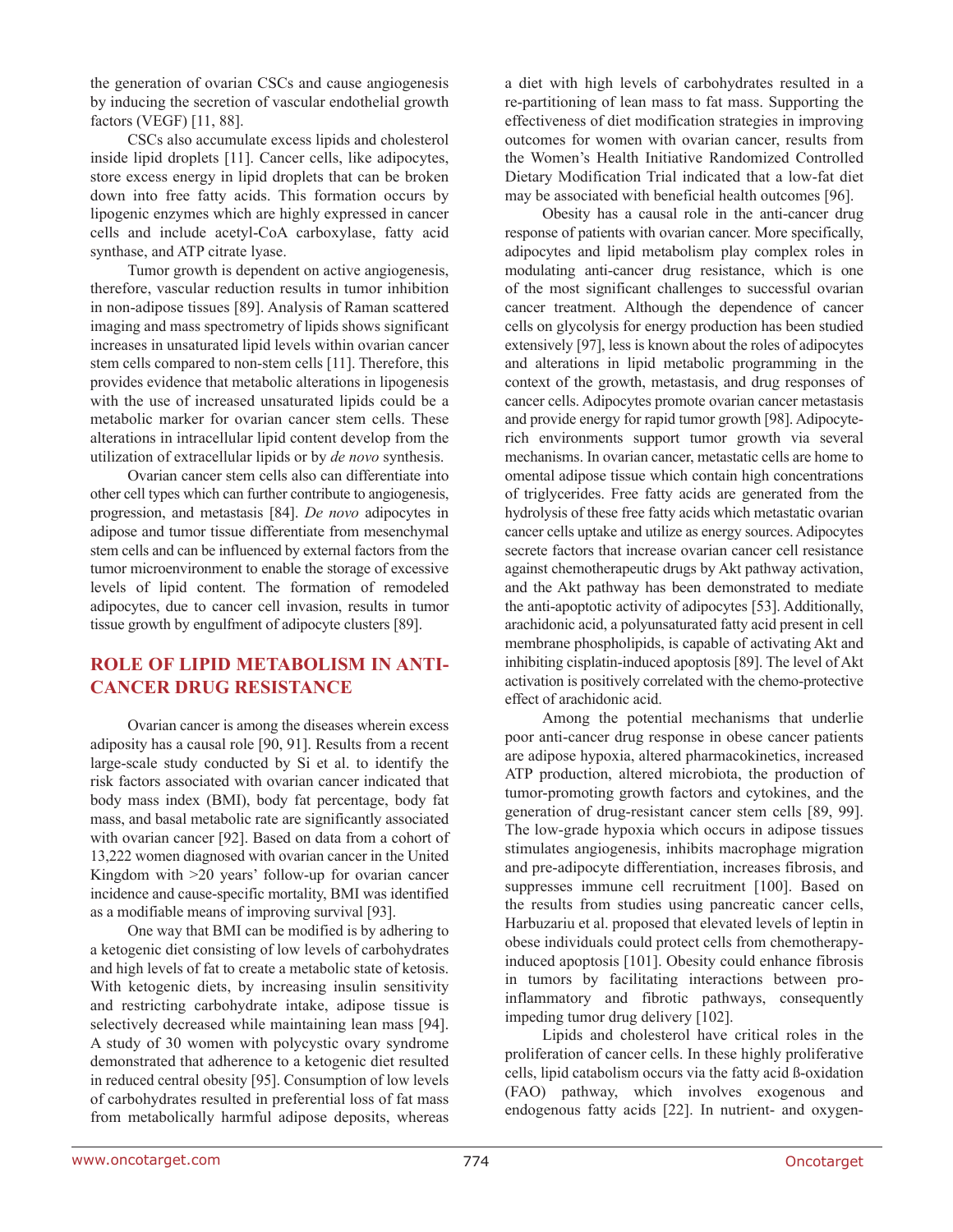| <b>Biomarker</b>                                                                     | Classification                                   | <b>Biomarker</b><br><b>Class</b> | <b>References</b> |
|--------------------------------------------------------------------------------------|--------------------------------------------------|----------------------------------|-------------------|
| Cholesterol                                                                          | Bioactive lipid mediator                         | Prognostic                       | $[106]$           |
| Fatty acid synthase                                                                  | Key metabolic enzyme                             | Prognostic                       | $[114 - 116]$     |
| Autotaxin                                                                            | LPA-producing enzyme                             | Prognostic                       | $[117]$           |
| Ceramide                                                                             | Bioactive lipid<br>(metastasis-suppressor lipid) | Prognostic                       | $[118]$           |
| Ceramide transport protein                                                           | Lipid-transfer protein                           | Prognostic                       | [108]             |
| PI3, RGS, ADORA3, CH25H, CCDC80,<br>PTGER3, MATK, KLRB1, CCL19,<br>CXCL9, and CXCL10 | Lipid metabolism related<br>genes                | Prognostic                       | $[131]$           |
| Lysophosphatidic acid                                                                | Bioactive lipid mediator                         | Diagnostic                       | [120, 121]        |
| Sulfatides                                                                           | Sulfoglycolipid                                  | Diagnostic                       | $[122]$           |
| Phospholipase A2                                                                     | Phospholipid cleaving<br>enzyme                  | Diagnostic                       | [113, 123]        |
| Lysophospholipids                                                                    | Bioactive lipid molecule                         | Diagnostic                       | $[124]$           |
| CD36                                                                                 | Fatty acid receptor                              | Diagnostic                       | $[7]$             |

**Table 1: Classification of lipid and lipid metabolism-associated biomarkers**

depleted environmental conditions, cancer cells exhibit an increased dependence on FAO [103]. It therefore follows that therapeutic strategies intended to modulate lipidassociated metabolism in cancer cells must be designed to avoid adverse effects on normal metabolic functions.

Ovarian cancer cells utilize lipid metabolism in the ascites or omental microenvironment during metastatic progression through AMPK/ACC/FASN-mediated lipogenesis and AMPK/TAK1/NF-κB signaling pathways. Chen et al. demonstrated that targeting lipid metabolism and/or suppressing TAK1/NF-κB signaling is an effective therapeutic strategy to prevent and treat peritoneal metastases in ovarian cancer cells [104, 105]. Cholesterollowering drugs such as statins target lipid metabolism. Statins have been shown to induce the apoptosis of ovarian cancer cells [106]. Lovastatin was utilized in a clinical trial in combination with the chemotherapeutic agent Paclitaxel to improve the standard-of-care for patients with refractory or relapsed ovarian cancer [107]. Another targeted strategy for altering lipid metabolism in ovarian cancer is the knockdown of ceramide transport protein (CERT) [108]. Knockdown of CERT causes the accumulation of ceramide in the ER, increasing ER stress, and sensitizing ovarian cancer cells to Paclitaxel treatment [105].

## **LIPIDS AS DIAGNOSTIC OR PROGNOSTIC BIOMARKERS**

Analytical methods including imaging techniques and mass spectrometry have enabled the determination of fatty acid composition and intra-tumor lipid class spatial distribution toward the development of lipid and lipid metabolism-associated biomarkers [109, 110]. For example, breast tumors and epithelial ovarian cancer cells have been shown to exhibit increased levels of membrane-associated phosphatidylcholine and phosphatidylethanolamine [111–113]. These phospholipids have potential roles in improving clinical diagnosis as well as the identification of new therapeutic targets.

Promising lipid-targeting anti-cancer therapies are based on disrupting lipid metabolic pathways by targeting enzymes, receptors, or bioactive lipids to consequently stimulate tumor regression and prevent metastasis. Components of altered metabolic lipid pathways that could function as potential prognostic biomarkers or therapeutic targets to prevent the growth of cancer cells or to overcome chemotherapy resistance include cholesterol [106], fatty acid synthase [114–117], autotaxin [96] ceramide [118], and CERT [108]. These and other lipids and lipid metabolism-associated biomarkers are summarized in Table 1.

The phospholipid composition of cancer cells as determined by lipidomic profiling could aid the differentiation between low- and high-grade tumors and malignant vs. benign cells [119]. Potential lipid ovarian cancer diagnostic markers include lysophosphatidic acid [117, 118], sulfatides [122], phospholipase A2 [113, 123], and lysophospholipids [124]. The results from a nested case-control study within the Prostate, Lung, Colorectal, and Ovarian (PLCO) Cancer Screening Trial using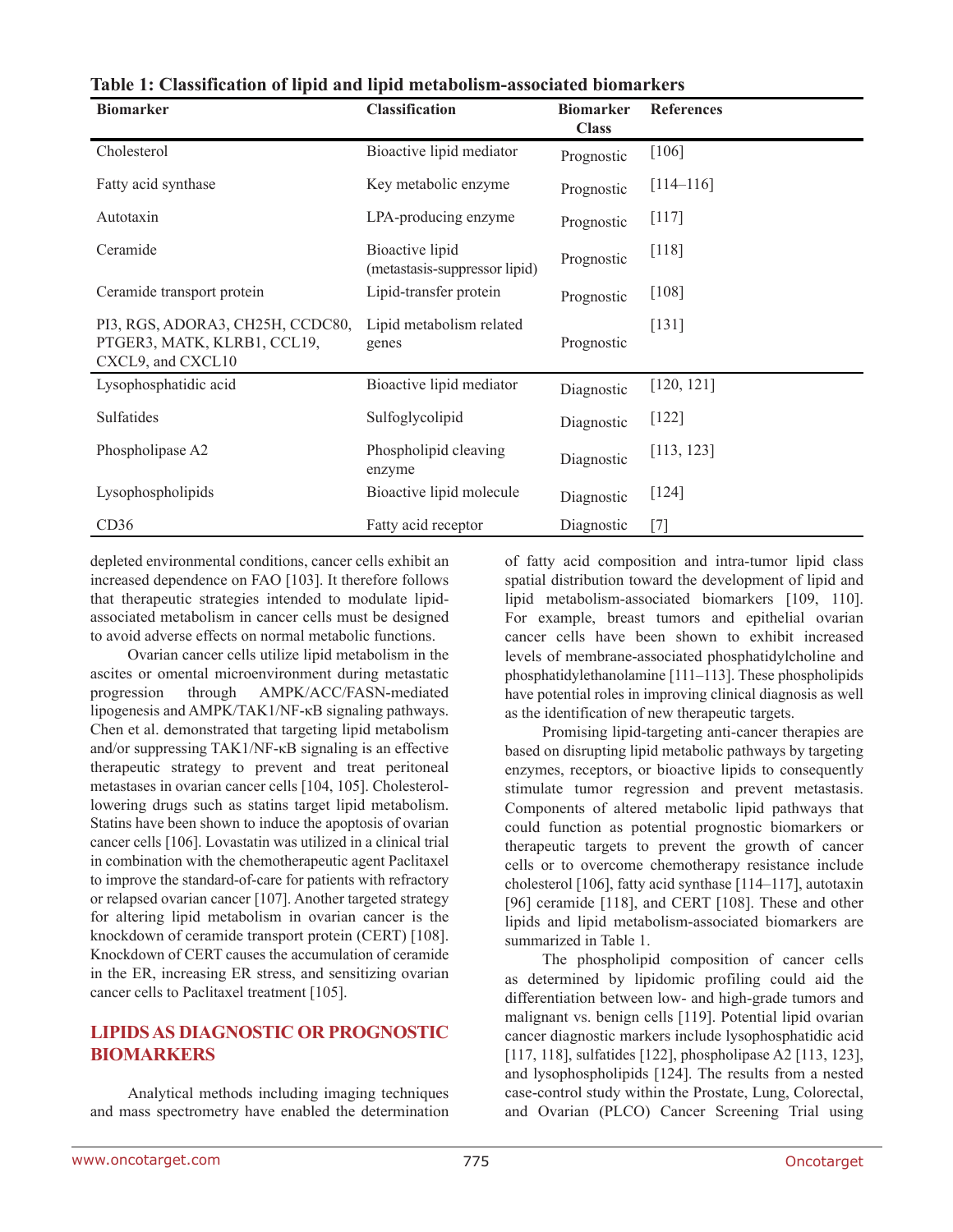tandem mass spectrometry analysis of serum indicated that five arachidonic acid/linoleic acid/alpha-linoleic acid metabolites were positively associated with ovarian cancer risk: 8-HETE, 12,13-DHOME, 13-HODE, 9-HODE, and 9,12,13-THOME [125].

Ovarian cancer cells co-cultured with primary human omental adipocytes have a high expression level of the fatty acid receptor CD36 in the plasma membrane, which facilitates exogenous fatty acid uptake [7]. Thus, it has been proposed that inhibiting CD36 could be an effective treatment strategy against ovarian cancer metastasis.

Using Raman scattering imaging of single living cells and mass spectrometry analysis of extracted lipids, Li et al. observed significantly increased levels of unsaturated lipids in ovarian cancer stem cells compared to non-cancer stem cells [11]. The results of their study demonstrated that since enhanced lipid unsaturation is a metabolic marker for ovarian cancer stem cells, it can function as a target for cancer stem cell-specific therapy.

Tebbe et al. demonstrated that Metformin limits the adipocyte tumor-promoting effect on ovarian cancer by inhibiting adipocyte-mediated ovarian cancer cell proliferation, migration, expression of cancer-associated genes and bio-energetic changes [126]. Acetyl-CoA carboxylase is the target of the drug 5-tetradecyloxy-2 furoic acid (TOFA), which was found to be cytotoxic to COC1 and COC1/DDP ovarian cancer cell lines and inhibit COC1/DDP cell growth in ovarian tumor xenografts [126]. However, Pouyafar et al. demonstrated that TOFA-induced lipolysis inhibition is not as effective as glycolysis inhibition in preventing ovarian cancer stem cell differentiation into endothelial-like cells [13].

Anti-cancer drugs that perturb the cholesterol content of cell membranes can be employed to hinder lipid raft-dependent cell survival or cell death pathways. Methyl-ß-cyclodextrin (MCD) is an example of one such drug that depletes the cholesterol content of cell membranes and inhibits ovarian cancer growth while avoiding acute systemic cytotoxicity [127]. MCD has been shown to increase the efficacy of the estrogen-modulating anti-cancer drug, tamoxifen [128].

As an example of taking advantage of cancer cells' increased dependence on saturated fatty acids, the delivery of drugs to tumors has been enhanced by loading drugs into liposomes enriched in saturated phosphatidylcholine [129]. Among the pharmaceutical benefits of liposomes are their low toxicity and ability to improve the biopharmaceutical features and therapeutic index of drugs, consequently increasing efficacy and reducing side effects [130].

Lipids also have roles as prognostic ovarian cancer biomarkers. Zheng et al. recently developed and validated an 11-gene prognostic model for serous ovarian carcinomas based on a lipid metabolism expression profile [131]. Using RNA-seq data from The Cancer Genome Atlas and Gene Expression Omnibus databases, a multigene prognosis model was established which consists of the following lipid metabolism-related genes: PI3, RGS, ADORA3, CH25H, CCDC80, PTGER3, MATK, KLRB1, CCL19, CXCL9, and CXCL10. This model could be utilized as a novel approach for a molecular diagnostic test to assess the prognosis and potential risk factors for patients with ovarian cancer.

## **FUTURE DIRECTIONS**

Ovarian cancer and its predominant subtype, high grade serous ovarian cancer, present a significant cancer burden globally. As with many other types of cancer, patients with ovarian cancer have a lower likelihood of disease-free survival if they are diagnosed with advanced disease. Although the survival rates for several forms of solid tumors have improved over the last 30 years, survival rates for patients with ovarian cancer have not changed substantially in this period. Therefore, it is of critical importance to identify new ways to diagnose and treat ovarian cancer to improve outcomes.

Like many other malignancies, ovarian cancer proliferation appears to benefit from increased levels of lipids not only in the tumor microenvironment but also in the transformed cells themselves, making lipid metabolism an attractive target for therapy. Understanding how lipid accumulation benefits the initiation and growth of ovarian cancer cells will help in determining new molecular pathways critical to tumorigenesis.

In this review, we presented evidence from the literature supporting the case that lipid metabolism in ovarian cancer cells is a crucial metabolic process that should be further investigated to improve treatment efficacy for patients with ovarian cancer. Interestingly, several lines of evidence have demonstrated that lipids (fatty acids, sterols, sphingolipids) are important mediators of classical oncogenic signaling, yet it remains unclear the extent to which the function of lipids in non-cancerous cells differs from non-transformed cells. Indeed, several novel drugs targeting various aspects of lipid metabolism pathways are being developed, which can provide new strategies for ovarian cancer treatment.

## **Abbreviations**

ACC: Acetyl CoA carboxylase; ACSL1: Acyl-CoA Synthetase Long Chain family member 1; AMPK: Adenosine monophosphate kinase; 5-LOX: Arachidonate 5-Lipoxygenase; ACLY: ATP citrate lyase; BMI: Body mass index; CSCs: Cancer stem cells; CPT: Carnitine Palmitoyl Transferase; CERT: Ceramide transport protein; COX-2: Cyclooxygenase-2; DGAT1: Diacylglycerol O-Acyltransferase 1; DHOME: Dihydroxyoctadecenoic acid; FABP4: Fatty acid binding protein 4; FASN: Fatty acid synthase; HMGC: HMG-CoA carboxylase; HMGCR: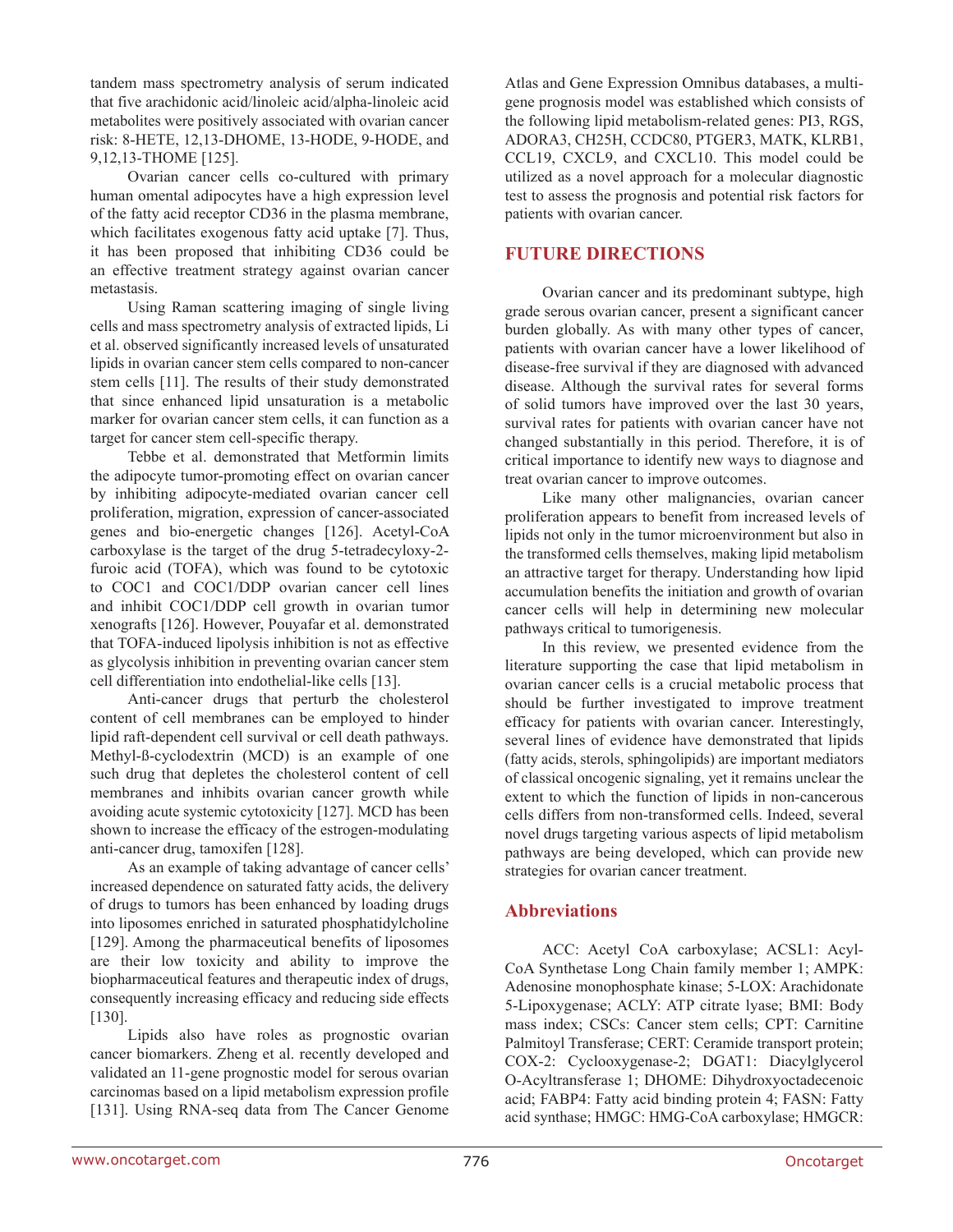HMG-CoA reductase; HETE: Hydroxyeicosatetraenoic acid; HODE: Hydroxyoctadecadienoic acid; THOME: Trihydroxyoctadecenoic acid; LDLR: Low density lipoprotein receptor; MCD: Methyl-ß-cyclodextrin; MIEF2: Mitochondrial elongation factor; MAGL: Monoacylglycerol lipase; OC: Ovarian cancer; ELOVL6: Fatty acid elongase 6; PGE2: Prostaglandin E2; PTEN: Phosphatase and tensin; Rb1: Retinoblastoma protein; SCD1: Stearoyl-CoA desaturase; SREBP1 and 2: Sterol response element binding protein 1 and 2; TP53: Tumor protein 53; KRAS: Kirsten Rat Sarcoma Viral Oncogene Homolog; HGSOC: High grade serous ovarian cancer.

### **Author contributions**

S.C., S.T., G.S. designed studies and analyzed data; S.C., S.T., G.S. wrote the manuscript; S.C., S.T., G.S.; G.S. supervised the entire study.

### **ACKNOWLEDGMENTS AND FUNDING**

GES and SNT acknowledge funding from the National Institutes of Health's National Center for Advancing Translational Sciences, grant UL1TR002494. The content is solely the responsibility of the authors and does not necessarily represent the official views of the National Institutes of Health's National Center for Advancing Translational Sciences. SNT acknowledges funding from the V Foundation for Cancer Research and startup funds provided by the University of Minnesota Department of Laboratory Medicine and Pathology.

## **CONFLICTS OF INTEREST**

Authors have no conflicts of interest to declare.

## **REFERENCES**

- 1. Torre LA, Trabert B, DeSantis CE, Miller KD, Samimi G, Runowicz CD, Gaudet MM, Jemal A, Siegel RL. Ovarian cancer statistics, 2018. CA Cancer J Clin. 2018; 68:284–96. [https://doi.org/10.3322/caac.21456.](https://doi.org/10.3322/caac.21456) [\[PubMed\]](https://pubmed.ncbi.nlm.nih.gov/29809280)
- 2. Cole AJ, Dwight T, Gill AJ, Dickson KA, Zhu Y, Clarkson A, Gard GB, Maidens J, Valmadre S, Clifton-Bligh R, Marsh DJ. Assessing mutant p53 in primary high-grade serous ovarian cancer using immunohistochemistry and massively parallel sequencing. Sci Rep. 2016; 6:26191. <https://doi.org/10.1038/srep26191>. [[PubMed](https://pubmed.ncbi.nlm.nih.gov/27189670)]
- 3. Nakayama N, Nakayama K, Yeasmin S, Ishibashi M, Katagiri A, Iida K, Fukumoto M, Miyazaki K. KRAS or BRAF mutation status is a useful predictor of sensitivity to MEK inhibition in ovarian cancer. Br J Cancer. 2008; 99:2020–28. <https://doi.org/10.1038/sj.bjc.6604783>. [[PubMed\]](https://pubmed.ncbi.nlm.nih.gov/19018267)
- 4. Yamulla RJ, Nalubola S, Flesken-Nikitin A, Nikitin AY, Schimenti JC. Most Commonly Mutated Genes in High-Grade Serous Ovarian Carcinoma Are Nonessential for Ovarian Surface Epithelial Stem Cell Transformation. Cell Rep. 2020; 32:108086. [https://doi.org/10.1016/j.](https://doi.org/10.1016/j.celrep.2020.108086) [celrep.2020.108086.](https://doi.org/10.1016/j.celrep.2020.108086) [\[PubMed\]](https://pubmed.ncbi.nlm.nih.gov/32877668)
- 5. Ji Z, Shen Y, Feng X, Kong Y, Shao Y, Meng J, Zhang X, Yang G. Deregulation of Lipid Metabolism: The Critical Factors in Ovarian Cancer. Front Oncol. 2020; 10:593017. [https://doi.org/10.3389/fonc.2020.593017.](https://doi.org/10.3389/fonc.2020.593017) [\[PubMed\]](https://pubmed.ncbi.nlm.nih.gov/33194756)
- 6. Dai L, Song K, Di W. Adipocytes: active facilitators in epithelial ovarian cancer progression? J Ovarian Res. 2020; 13:115. [https://doi.org/10.1186/s13048-020-00718-4.](https://doi.org/10.1186/s13048-020-00718-4) [\[PubMed\]](https://pubmed.ncbi.nlm.nih.gov/32967712)
- 7. Ladanyi A, Mukherjee A, Kenny HA, Johnson A, Mitra AK, Sundaresan S, Nieman KM, Pascual G, Benitah SA, Montag A, Yamada SD, Abumrad NA, Lengyel E. Adipocyte-induced CD36 expression drives ovarian cancer progression and metastasis. Oncogene. 2018; 37:2285–301. [https://doi.org/10.1038/s41388-017-0093-z.](https://doi.org/10.1038/s41388-017-0093-z) [\[PubMed\]](https://pubmed.ncbi.nlm.nih.gov/29398710)
- 8. Mukherjee A, Chiang CY, Daifotis HA, Nieman KM, Fahrmann JF, Lastra RR, Romero IL, Fiehn O, Lengyel E. Adipocyte-Induced FABP4 Expression in Ovarian Cancer Cells Promotes Metastasis and Mediates Carboplatin Resistance. Cancer Res. 2020; 80:1748-61. [https://doi.](https://doi.org/10.1158/0008-5472.CAN-19-1999) [org/10.1158/0008-5472.CAN-19-1999](https://doi.org/10.1158/0008-5472.CAN-19-1999). [[PubMed](https://pubmed.ncbi.nlm.nih.gov/32054768)]
- 9. Worzfeld T, Pogge von Strandmann E, Huber M, Adhikary T, Wagner U, Reinartz S, Müller R. The Unique Molecular and Cellular Microenvironment of Ovarian Cancer. Front Oncol. 2017; 7:24. [https://doi.org/10.3389/](https://doi.org/10.3389/fonc.2017.00024) [fonc.2017.00024](https://doi.org/10.3389/fonc.2017.00024). [[PubMed](https://pubmed.ncbi.nlm.nih.gov/28275576)]
- 10. Jiang L, Fang X, Wang H, Li D, Wang X. Ovarian Cancer-Intrinsic Fatty Acid Synthase Prevents Anti-tumor Immunity by Disrupting Tumor-Infiltrating Dendritic Cells. Front Immunol. 2018; 9:2927. [https://doi.org/10.3389/](https://doi.org/10.3389/fimmu.2018.02927) [fimmu.2018.02927](https://doi.org/10.3389/fimmu.2018.02927). [[PubMed](https://pubmed.ncbi.nlm.nih.gov/30619288)]
- 11. Li J, Condello S, Thomes-Pepin J, Ma X, Xia Y, Hurley TD, Matei D, Cheng JX. Lipid Desaturation Is a Metabolic Marker and Therapeutic Target of Ovarian Cancer Stem Cells. Cell Stem Cell. 2017; 20:303–14.e5. [https://doi.](https://doi.org/10.1016/j.stem.2016.11.004) [org/10.1016/j.stem.2016.11.004](https://doi.org/10.1016/j.stem.2016.11.004). [[PubMed](https://pubmed.ncbi.nlm.nih.gov/28041894)]
- 12. Najt CP, Khan SA, Heden TD, Witthuhn BA, Perez M, Heier JL, Mead LE, Franklin MP, Karanja KK, Graham MJ, Mashek MT, Bernlohr DA, Parker L, et al. Lipid Droplet-Derived Monounsaturated Fatty Acids Traffic via PLIN5 to Allosterically Activate SIRT1. Mol Cell. 2020; 77:810–24.e8. [https://doi.org/10.1016/j.molcel.2019.12.003.](https://doi.org/10.1016/j.molcel.2019.12.003) [\[PubMed\]](https://pubmed.ncbi.nlm.nih.gov/31901447)
- 13. Pouyafar A, Heydarabad MZ, Abdolalizadeh J, Zade JA, Rahbarghazi R, Talebi M. Modulation of lipolysis and glycolysis pathways in cancer stem cells changed multipotentiality and differentiation capacity toward endothelial lineage. Cell Biosci. 2019; 9:30. [https://doi.](https://doi.org/10.1186/s13578-019-0293-z) [org/10.1186/s13578-019-0293-z.](https://doi.org/10.1186/s13578-019-0293-z) [\[PubMed\]](https://pubmed.ncbi.nlm.nih.gov/30962872)
- 14. Zaidi N, Lupien L, Kuemmerle NB, Kinlaw WB, Swinnen JV, Smans K. Lipogenesis and lipolysis: the pathways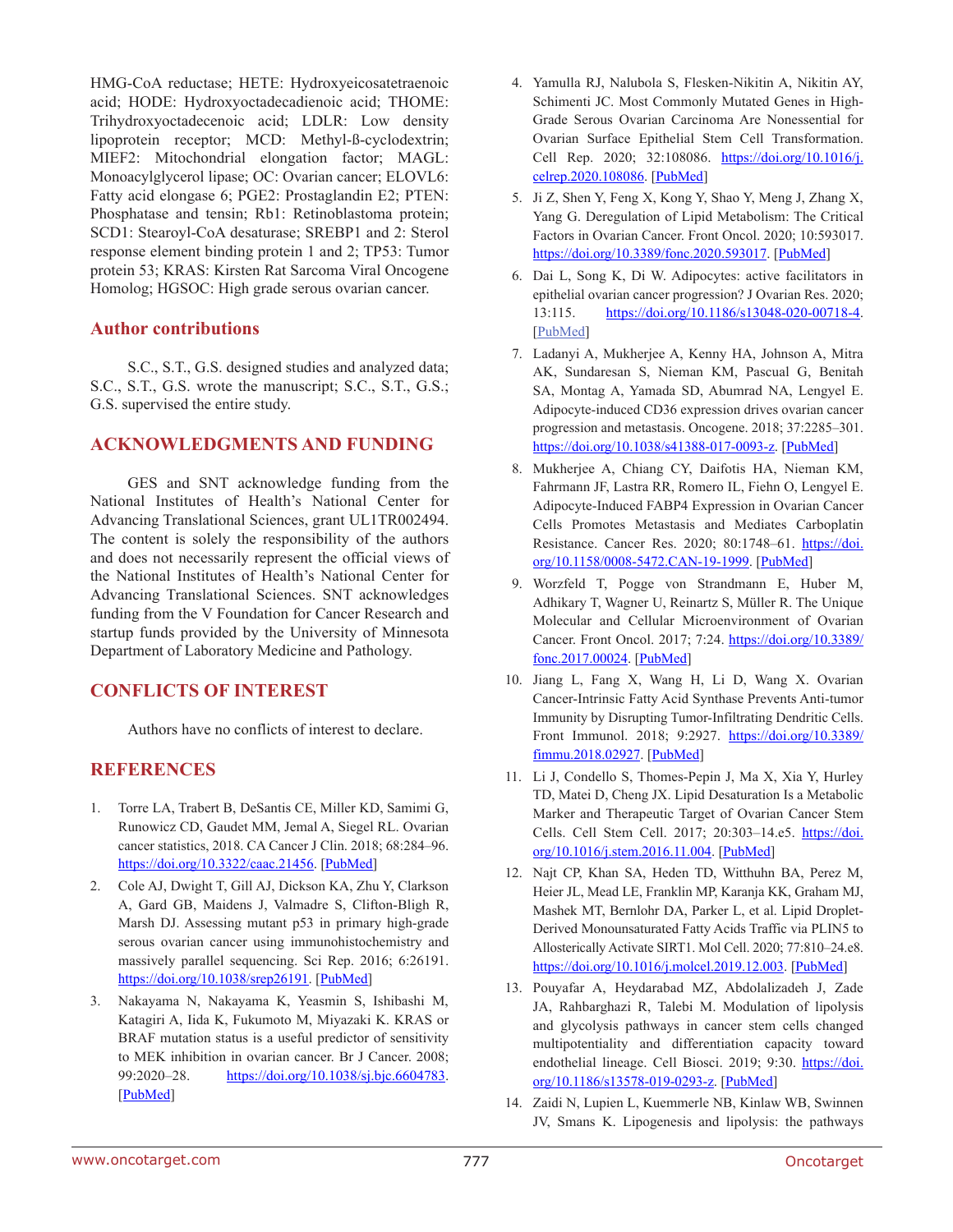exploited by the cancer cells to acquire fatty acids. Prog Lipid Res. 2013; 52:585-89. [https://doi.org/10.1016/j.](https://doi.org/10.1016/j.plipres.2013.08.005) [plipres.2013.08.005.](https://doi.org/10.1016/j.plipres.2013.08.005) [\[PubMed\]](https://pubmed.ncbi.nlm.nih.gov/24001676)

- 15. Baenke F, Peck B, Miess H, Schulze A. Hooked on fat: the role of lipid synthesis in cancer metabolism and tumour development. Dis Model Mech. 2013; 6:1353-63. [https://](https://doi.org/10.1242/dmm.011338) [doi.org/10.1242/dmm.011338](https://doi.org/10.1242/dmm.011338). [[PubMed](https://pubmed.ncbi.nlm.nih.gov/24203995)]
- 16. Kuo CY, Ann DK. When fats commit crimes: fatty acid metabolism, cancer stemness and therapeutic resistance. Cancer Commun (Lond). 2018; 38:47. [https://doi.](https://doi.org/10.1186/s40880-018-0317-9) [org/10.1186/s40880-018-0317-9.](https://doi.org/10.1186/s40880-018-0317-9) [\[PubMed\]](https://pubmed.ncbi.nlm.nih.gov/29996946)
- 17. Stoiber K, Nagło O, Pernpeintner C, Zhang S, Koeberle A, Ulrich M, Werz O, Müller R, Zahler S, Lohmüller T, Feldmann J, Braig S. Targeting de novo lipogenesis as a novel approach in anti-cancer therapy. Br J Cancer. 2018; 118:43–51.<https://doi.org/10.1038/bjc.2017.374>. [\[PubMed\]](https://pubmed.ncbi.nlm.nih.gov/29112683)
- 18. Wei Z, Liu X, Cheng C, Yu W, Yi P. Metabolism of Amino Acids in Cancer. Front Cell Dev Biol. 2021; 8:603837. <https://doi.org/10.3389/fcell.2020.603837>. [[PubMed](https://pubmed.ncbi.nlm.nih.gov/33511116)]
- 19. Dang Q, Chen YA, Hsieh JT. The dysfunctional lipids in prostate cancer. Am J Clin Exp Urol. 2019; 7:273–80. [[PubMed\]](https://pubmed.ncbi.nlm.nih.gov/31511833)
- 20. Ferro M, Terracciano D, Buonerba C, Lucarelli G, Bottero D, Perdonà S, Autorino R, Serino A, Cantiello F, Damiano R, Andras I, De Placido S, Di Lorenzo G, et al. The emerging role of obesity, diet and lipid metabolism in prostate cancer. Future Oncol. 2017; 13:285–93. [https://doi.](https://doi.org/10.2217/fon-2016-0217) [org/10.2217/fon-2016-0217](https://doi.org/10.2217/fon-2016-0217). [[PubMed](https://pubmed.ncbi.nlm.nih.gov/27624840)]
- 21. Koundouros N, Poulogiannis G. Reprogramming of fatty acid metabolism in cancer. Br J Cancer. 2020; 122:4–22. <https://doi.org/10.1038/s41416-019-0650-z>. [[PubMed](https://pubmed.ncbi.nlm.nih.gov/31819192)]
- 22. Beloribi-Djefaflia S, Vasseur S, Guillaumond F. Lipid metabolic reprogramming in cancer cells. Oncogenesis. 2016; 5:e189. <https://doi.org/10.1038/oncsis.2015.49>. [[PubMed\]](https://pubmed.ncbi.nlm.nih.gov/26807644)
- 23. Martins FC, Couturier DL, Paterson A, Karnezis AN, Chow C, Nazeran TM, Odunsi A, Gentry-Maharaj A, Vrvilo A, Hein A, Talhouk A, Osorio A, Hartkopf AD, et al. Clinical and pathological associations of PTEN expression in ovarian cancer: a multicentre study from the Ovarian Tumour Tissue Analysis Consortium. Br J Cancer. 2020; 123:793–802. <https://doi.org/10.1038/s41416-020-0900-0>. [[PubMed\]](https://pubmed.ncbi.nlm.nih.gov/32555365)
- 24. Chen M, Zhang J, Sampieri K, Clohessy JG, Mendez L, Gonzalez-Billalabeitia E, Liu XS, Lee YR, Fung J, Katon JM, Menon AV, Webster KA, Ng C, et al. An aberrant SREBP-dependent lipogenic program promotes metastatic prostate cancer. Nat Genet. 2018; 50:206-18. [https://doi.](https://doi.org/10.1038/s41588-017-0027-2) [org/10.1038/s41588-017-0027-2](https://doi.org/10.1038/s41588-017-0027-2). [[PubMed](https://pubmed.ncbi.nlm.nih.gov/29335545)]
- 25. Huang WC, Li X, Liu J, Lin J, Chung LW. Activation of androgen receptor, lipogenesis, and oxidative stress converged by SREBP-1 is responsible for regulating growth and progression of prostate cancer cells. Mol Cancer Res. 2012; 10:133–42. [https://doi.org/10.1158/1541-7786.MCR-](https://doi.org/10.1158/1541-7786.MCR-11-0206)[11-0206.](https://doi.org/10.1158/1541-7786.MCR-11-0206) [\[PubMed\]](https://pubmed.ncbi.nlm.nih.gov/22064655)
- 26. Nie LY, Lu QT, Li WH, Yang N, Dongol S, Zhang X, Jiang J. Sterol regulatory element-binding protein 1 is required for ovarian tumor growth. Oncol Rep. 2013; 30:1346–54. [https://doi.org/10.3892/or.2013.2575.](https://doi.org/10.3892/or.2013.2575) [\[PubMed\]](https://pubmed.ncbi.nlm.nih.gov/23818099)
- 27. Ricoult SJ, Yecies JL, Ben-Sahra I, Manning BD. Oncogenic PI3K and K-Ras stimulate de novo lipid synthesis through mTORC1 and SREBP. Oncogene. 2016; 35:1250–60. <https://doi.org/10.1038/onc.2015.179>. [[PubMed](https://pubmed.ncbi.nlm.nih.gov/26028026)]
- 28. Wu JH, Guo JP, Shi J, Wang H, Li LL, Guo B, Liu DX, Cao Q, Yuan ZY. CMA down-regulates p53 expression through degradation of HMGB1 protein to inhibit irradiationtriggered apoptosis in hepatocellular carcinoma. World J Gastroenterol. 2017; 23:2308–17. [https://doi.org/10.3748/](https://doi.org/10.3748/wjg.v23.i13.2308) [wjg.v23.i13.2308.](https://doi.org/10.3748/wjg.v23.i13.2308) [\[PubMed\]](https://pubmed.ncbi.nlm.nih.gov/28428710)
- 29. Lasham A, Moloney S, Hale T, Homer C, Zhang YF, Murison JG, Braithwaite AW, Watson J. The Y-box-binding protein, YB1, is a potential negative regulator of the p53 tumor suppressor. J Biol Chem. 2003; 278:35516–23. <https://doi.org/10.1074/jbc.M303920200>. [[PubMed](https://pubmed.ncbi.nlm.nih.gov/12835324)]
- 30. Muranaka H, Hayashi A, Minami K, Kitajima S, Kohno S, Nishimoto Y, Nagatani N, Suzuki M, Kulathunga LAN, Sasaki N, Okada N, Matsuzaka T, Shimano H, et al. A distinct function of the retinoblastoma protein in the control of lipid composition identified by lipidomic profiling. Oncogenesis. 2017; 6:e350. [https://doi.org/10.1038/](https://doi.org/10.1038/oncsis.2017.51) [oncsis.2017.51](https://doi.org/10.1038/oncsis.2017.51). [[PubMed](https://pubmed.ncbi.nlm.nih.gov/28650445)]
- 31. Linn P, Kohno S, Sheng J, Kulathunga N, Yu H, Zhang Z, Voon D, Watanabe Y, Takahashi C. Targeting *RB1* Loss in Cancers. Cancers (Basel). 2021; 13:3737. [https://doi.](https://doi.org/10.3390/cancers13153737) [org/10.3390/cancers13153737.](https://doi.org/10.3390/cancers13153737) [\[PubMed\]](https://pubmed.ncbi.nlm.nih.gov/34359636)
- 32. Lefèvre SH, Vogt N, Dutrillaux AM, Chauveinc L, Stoppa-Lyonnet D, Doz F, Desjardins L, Dutrillaux B, Chevillard S, Malfoy B. Genome instability in secondary solid tumors developing after radiotherapy of bilateral retinoblastoma. Oncogene. 2001; 20:8092–99. [https://doi.org/10.1038/](https://doi.org/10.1038/sj.onc.1205009) [sj.onc.1205009](https://doi.org/10.1038/sj.onc.1205009). [[PubMed](https://pubmed.ncbi.nlm.nih.gov/11781822)]
- 33. Listenberger LL, Han X, Lewis SE, Cases S, Farese RV Jr, Ory DS, Schaffer JE. Triglyceride accumulation protects against fatty acid-induced lipotoxicity. Proc Natl Acad Sci U S A. 2003; 100:3077-82. [https://doi.org/10.1073/](https://doi.org/10.1073/pnas.0630588100) [pnas.0630588100](https://doi.org/10.1073/pnas.0630588100). [[PubMed](https://pubmed.ncbi.nlm.nih.gov/12629214)]
- 34. Schaffer JE. Lipotoxicity: when tissues overeat. Curr Opin Lipidol. 2003; 14:281–87. [https://doi.](https://doi.org/10.1097/00041433-200306000-00008) [org/10.1097/00041433-200306000-00008.](https://doi.org/10.1097/00041433-200306000-00008) [\[PubMed\]](https://pubmed.ncbi.nlm.nih.gov/12840659)
- 35. Olzmann JA, Carvalho P. Dynamics and functions of lipid droplets. Nat Rev Mol Cell Biol. 2019; 20:137-55. [https://](https://doi.org/10.1038/s41580-018-0085-z) [doi.org/10.1038/s41580-018-0085-z.](https://doi.org/10.1038/s41580-018-0085-z) [\[PubMed\]](https://pubmed.ncbi.nlm.nih.gov/30523332)
- 36. Schaffer JE. Lipotoxicity: Many Roads to Cell Dysfunction and Cell Death: Introduction to a Thematic Review Series. J Lipid Res. 2016; 57:1327–28. [https://doi.org/10.1194/jlr.](https://doi.org/10.1194/jlr.E069880) [E069880.](https://doi.org/10.1194/jlr.E069880) [\[PubMed\]](https://pubmed.ncbi.nlm.nih.gov/27260998)
- 37. Koeberle A, Löser K, Thürmer M. Stearoyl-CoA desaturase-1 and adaptive stress signaling. Biochim Biophys Acta. 2016; 1861:1719-26. [https://doi.org/10.1016/j.](https://doi.org/10.1016/j.bbalip.2016.08.009) [bbalip.2016.08.009](https://doi.org/10.1016/j.bbalip.2016.08.009). [[PubMed](https://pubmed.ncbi.nlm.nih.gov/27550503)]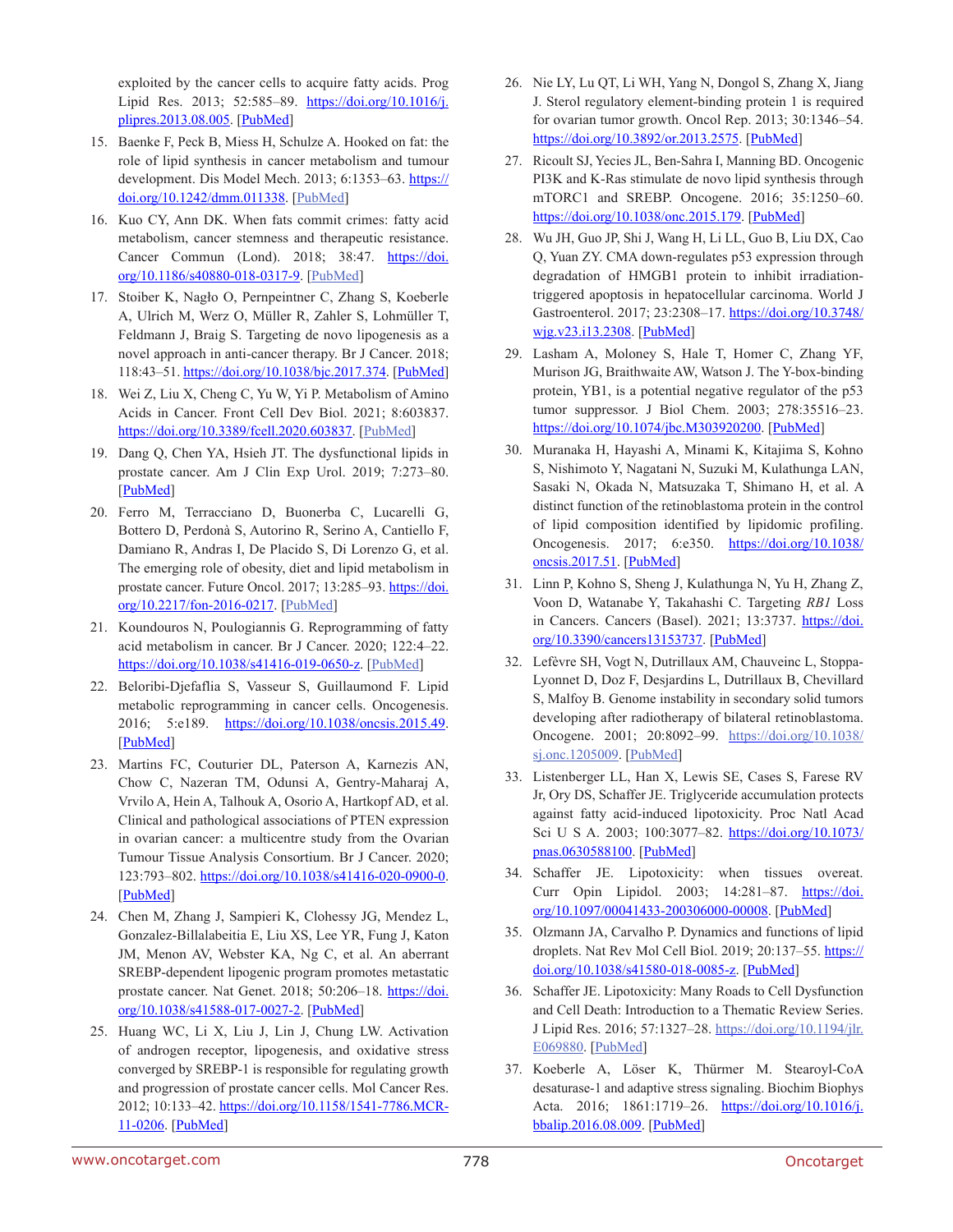- 38. Nishizawa S, Sumi H, Satoh Y, Yamamoto Y, Kitazawa S, Honda K, Araki H, Kakoi K, Imamura K, Sasaki M, Miyahisa I, Satomi Y, Nishigaki R, et al. In vitro and in vivo antitumor activities of T-3764518, a novel and orally available small molecule stearoyl-CoA desaturase 1 inhibitor. Eur J Pharmacol. 2017; 807:21–31. [https://doi.](https://doi.org/10.1016/j.ejphar.2017.03.064) [org/10.1016/j.ejphar.2017.03.064](https://doi.org/10.1016/j.ejphar.2017.03.064). [[PubMed](https://pubmed.ncbi.nlm.nih.gov/28442322)]
- 39. Ntambi JM. Regulation of stearoyl-CoA desaturase by polyunsaturated fatty acids and cholesterol. J Lipid Res. 1999; 40:1549-58. [\[PubMed\]](https://pubmed.ncbi.nlm.nih.gov/10484602)
- 40. Falvella FS, Pascale RM, Gariboldi M, Manenti G, De Miglio MR, Simile MM, Dragani TA, Feo F. Stearoyl-CoA desaturase 1 (Scd1) gene overexpression is associated with genetic predisposition to hepatocarcinogenesis in mice and rats. Carcinogenesis. 2002; 23:1933–36. [https://doi.](https://doi.org/10.1093/carcin/23.11.1933) [org/10.1093/carcin/23.11.1933.](https://doi.org/10.1093/carcin/23.11.1933) [\[PubMed\]](https://pubmed.ncbi.nlm.nih.gov/12419843)
- 41. Fritz V, Benfodda Z, Rodier G, Henriquet C, Iborra F, Avancès C, Allory Y, de la Taille A, Culine S, Blancou H, Cristol JP, Michel F, Sardet C, Fajas L. Abrogation of de novo lipogenesis by stearoyl-CoA desaturase 1 inhibition interferes with oncogenic signaling and blocks prostate cancer progression in mice. Mol Cancer Ther. 2010; 9:1740–54. [https://doi.org/10.1158/1535-7163.MCT-09-](https://doi.org/10.1158/1535-7163.MCT-09-1064) [1064](https://doi.org/10.1158/1535-7163.MCT-09-1064). [\[PubMed\]](https://pubmed.ncbi.nlm.nih.gov/20530718)
- 42. von Roemeling CA, Marlow LA, Pinkerton AB, Crist A, Miller J, Tun HW, Smallridge RC, Copland JA. Aberrant lipid metabolism in anaplastic thyroid carcinoma reveals stearoyl CoA desaturase 1 as a novel therapeutic target. J Clin Endocrinol Metab. 2015; 100:E697–709. [https://doi.](https://doi.org/10.1210/jc.2014-2764) [org/10.1210/jc.2014-2764.](https://doi.org/10.1210/jc.2014-2764) [\[PubMed\]](https://pubmed.ncbi.nlm.nih.gov/25675381)
- 43. Huang J, Fan XX, He J, Pan H, Li RZ, Huang L, Jiang Z, Yao XJ, Liu L, Leung EL, He JX. SCD1 is associated with tumor promotion, late stage and poor survival in lung adenocarcinoma. Oncotarget. 2016; 7:39970–79. [https://doi.](https://doi.org/10.18632/oncotarget.9461) [org/10.18632/oncotarget.9461.](https://doi.org/10.18632/oncotarget.9461) [\[PubMed\]](https://pubmed.ncbi.nlm.nih.gov/27223066)
- 44. Iida T, Ubukata M, Mitani I, Nakagawa Y, Maeda K, Imai H, Ogoshi Y, Hotta T, Sakata S, Sano R, Morinaga H, Negoro T, Oshida S, et al. Discovery of potent liver-selective stearoyl-CoA desaturase-1 (SCD1) inhibitors, thiazole-4 acetic acid derivatives, for the treatment of diabetes, hepatic steatosis, and obesity. Eur J Med Chem. 2018; 158:832–52. [https://doi.org/10.1016/j.ejmech.2018.09.003.](https://doi.org/10.1016/j.ejmech.2018.09.003) [\[PubMed\]](https://pubmed.ncbi.nlm.nih.gov/30248655)
- 45. Noto A, De Vitis C, Pisanu ME, Roscilli G, Ricci G, Catizone A, Sorrentino G, Chianese G, Taglialatela-Scafati O, Trisciuoglio D, Del Bufalo D, Di Martile M, Di Napoli A, et al. Stearoyl-CoA-desaturase 1 regulates lung cancer stemness via stabilization and nuclear localization of YAP/ TAZ. Oncogene. 2017; 36:4573–84. [https://doi.org/10.1038/](https://doi.org/10.1038/onc.2017.75) [onc.2017.75](https://doi.org/10.1038/onc.2017.75). [[PubMed](https://pubmed.ncbi.nlm.nih.gov/28368399)]
- 46. Noto A, Raffa S, De Vitis C, Roscilli G, Malpicci D, Coluccia P, Di Napoli A, Ricci A, Giovagnoli MR, Aurisicchio L, Torrisi MR, Ciliberto G, Mancini R. Stearoyl-CoA desaturase-1 is a key factor for lung cancerinitiating cells. Cell Death Dis. 2013; 4:e947. [https://doi.](https://doi.org/10.1038/cddis.2013.444) [org/10.1038/cddis.2013.444](https://doi.org/10.1038/cddis.2013.444). [[PubMed](https://pubmed.ncbi.nlm.nih.gov/24309934)]
- 47. von Roemeling CA, Caulfield TR, Marlow L, Bok I, Wen J, Miller JL, Hughes R, Hazlehurst L, Pinkerton AB, Radisky DC, Tun HW, Kim YSB, Lane AL, Copland JA. Accelerated bottom-up drug design platform enables the discovery of novel stearoyl-CoA desaturase 1 inhibitors for cancer therapy. Oncotarget. 2017; 9:3-20. [https://doi.](https://doi.org/10.18632/oncotarget.21545) [org/10.18632/oncotarget.21545.](https://doi.org/10.18632/oncotarget.21545) [\[PubMed\]](https://pubmed.ncbi.nlm.nih.gov/29416592)
- 48. von Roemeling CA, Marlow LA, Wei JJ, Cooper SJ, Caulfield TR, Wu K, Tan WW, Tun HW, Copland JA. Stearoyl-CoA desaturase 1 is a novel molecular therapeutic target for clear cell renal cell carcinoma. Clin Cancer Res. 2013; 19:2368-80. [https://doi.org/10.1158/1078-0432.CCR-](https://doi.org/10.1158/1078-0432.CCR-12-3249)[12-3249](https://doi.org/10.1158/1078-0432.CCR-12-3249). [[PubMed](https://pubmed.ncbi.nlm.nih.gov/23633458)]
- 49. Granchi C. ATP citrate lyase (ACLY) inhibitors: An anticancer strategy at the crossroads of glucose and lipid metabolism. Eur J Med Chem. 2018; 157:1276-91. [https://](https://doi.org/10.1016/j.ejmech.2018.09.001) [doi.org/10.1016/j.ejmech.2018.09.001](https://doi.org/10.1016/j.ejmech.2018.09.001). [[PubMed](https://pubmed.ncbi.nlm.nih.gov/30195238)]
- 50. Hatzivassiliou G, Zhao F, Bauer DE, Andreadis C, Shaw AN, Dhanak D, Hingorani SR, Tuveson DA, Thompson CB. ATP citrate lyase inhibition can suppress tumor cell growth. Cancer Cell. 2005; 8:311–21. [https://doi.org/10.1016/j.](https://doi.org/10.1016/j.ccr.2005.09.008) [ccr.2005.09.008](https://doi.org/10.1016/j.ccr.2005.09.008). [[PubMed](https://pubmed.ncbi.nlm.nih.gov/16226706)]
- 51. Li S, Qiu L, Wu B, Shen H, Zhu J, Zhou L, Gu L, Di W. TOFA suppresses ovarian cancer cell growth in vitro and in vivo. Mol Med Rep. 2013; 8:373–78. [https://doi.](https://doi.org/10.3892/mmr.2013.1505) [org/10.3892/mmr.2013.1505.](https://doi.org/10.3892/mmr.2013.1505) [\[PubMed\]](https://pubmed.ncbi.nlm.nih.gov/23732836)
- 52. Mukherjee A, Wu J, Barbour S, Fang X. Lysophosphatidic acid activates lipogenic pathways and de novo lipid synthesis in ovarian cancer cells. J Biol Chem. 2012; 287:24990-5000. [https://doi.org/10.1074/jbc.M112.340083.](https://doi.org/10.1074/jbc.M112.340083) [\[PubMed\]](https://pubmed.ncbi.nlm.nih.gov/22665482)
- 53. Yang J, Zaman MM, Vlasakov I, Roy R, Huang L, Martin CR, Freedman SD, Serhan CN, Moses MA. Adipocytes promote ovarian cancer chemoresistance. Sci Rep. 2019; 9:13316. [https://doi.org/10.1038/s41598-019-49649-1.](https://doi.org/10.1038/s41598-019-49649-1) [\[PubMed\]](https://pubmed.ncbi.nlm.nih.gov/31527632)
- 54. Shah US, Dhir R, Gollin SM, Chandran UR, Lewis D, Acquafondata M, Pflug BR. Fatty acid synthase gene overexpression and copy number gain in prostate adenocarcinoma. Hum Pathol. 2006; 37:401-9. [https://doi.](https://doi.org/10.1016/j.humpath.2005.11.022) [org/10.1016/j.humpath.2005.11.022.](https://doi.org/10.1016/j.humpath.2005.11.022) [\[PubMed\]](https://pubmed.ncbi.nlm.nih.gov/16564913)
- 55. Shurbaji MS, Kalbfleisch JH, Thurmond TS. Immunohistochemical detection of a fatty acid synthase (OA-519) as a predictor of progression of prostate cancer. Hum Pathol. 1996; 27:917–21. [https://doi.org/10.1016/](https://doi.org/10.1016/s0046-8177(96)90218-x) [s0046-8177\(96\)90218-x.](https://doi.org/10.1016/s0046-8177(96)90218-x) [\[PubMed\]](https://pubmed.ncbi.nlm.nih.gov/8816886)
- 56. Migita T, Ruiz S, Fornari A, Fiorentino M, Priolo C, Zadra G, Inazuka F, Grisanzio C, Palescandolo E, Shin E, Fiore C, Xie W, Kung AL, et al. Fatty acid synthase: a metabolic enzyme and candidate oncogene in prostate cancer. J Natl Cancer Inst. 2009; 101:519–32. [https://doi.org/10.1093/jnci/](https://doi.org/10.1093/jnci/djp030) [djp030.](https://doi.org/10.1093/jnci/djp030) [[PubMed\]](https://pubmed.ncbi.nlm.nih.gov/19318631)
- 57. Kuhajda FP. Fatty acid synthase and cancer: new application of an old pathway. Cancer Res. 2006; 66:5977-80. [https://](https://doi.org/10.1158/0008-5472.CAN-05-4673) [doi.org/10.1158/0008-5472.CAN-05-4673](https://doi.org/10.1158/0008-5472.CAN-05-4673). [[PubMed](https://pubmed.ncbi.nlm.nih.gov/16778164)]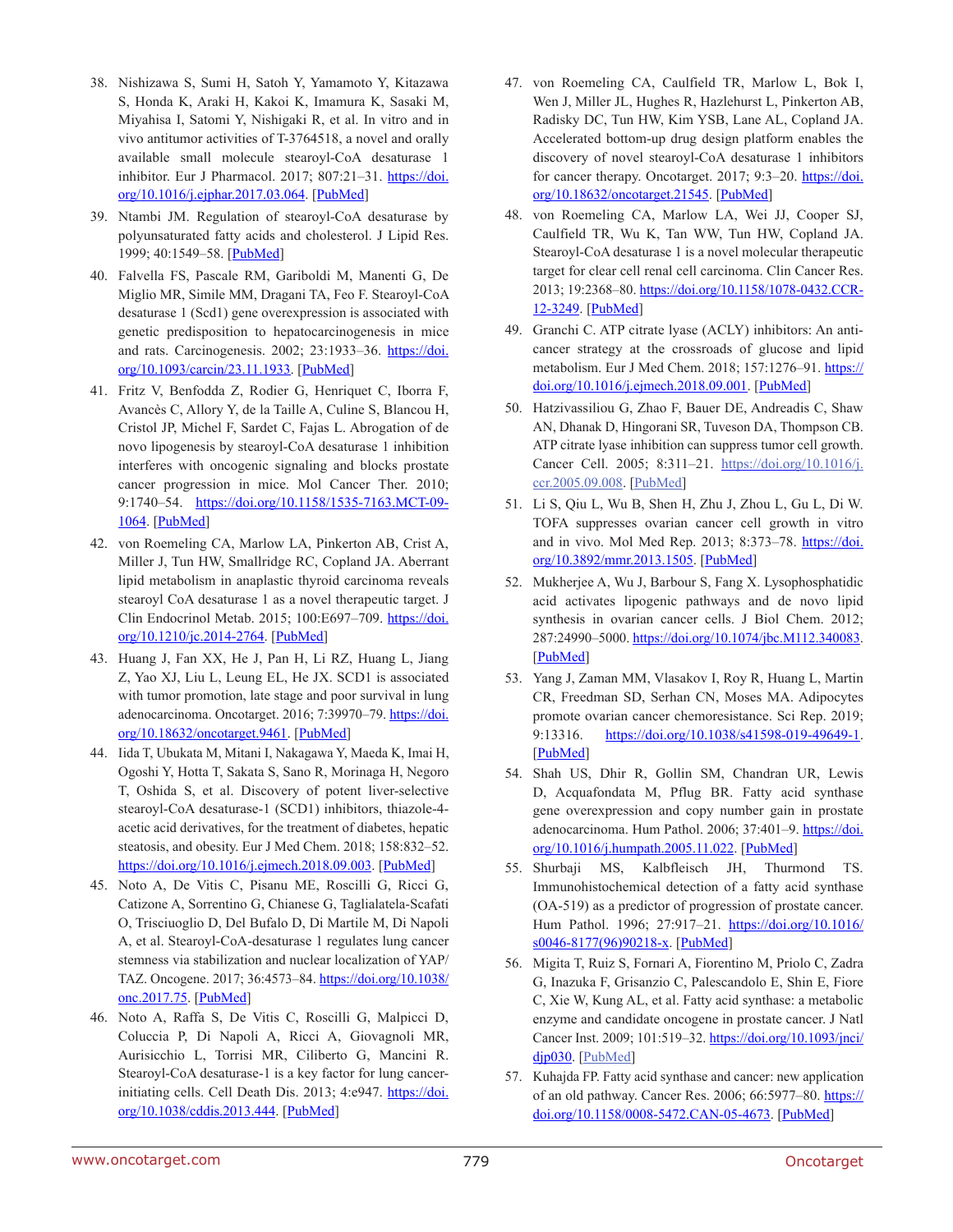- 58. Cai Y, Wang J, Zhang L, Wu D, Yu D, Tian X, Liu J, Jiang X, Shen Y, Zhang L, Ren M, Huang P. Expressions of fatty acid synthase and HER2 are correlated with poor prognosis of ovarian cancer. Med Oncol. 2015; 32:391. [https://doi.](https://doi.org/10.1007/s12032-014-0391-z) [org/10.1007/s12032-014-0391-z.](https://doi.org/10.1007/s12032-014-0391-z) [\[PubMed\]](https://pubmed.ncbi.nlm.nih.gov/25433947)
- 59. Myers JS, von Lersner AK, Sang QX. Proteomic Upregulation of Fatty Acid Synthase and Fatty Acid Binding Protein 5 and Identification of Cancer- and Race-Specific Pathway Associations in Human Prostate Cancer Tissues. J Cancer. 2016; 7:1452–64. [https://doi.org/10.7150/](https://doi.org/10.7150/jca.15860) [jca.15860](https://doi.org/10.7150/jca.15860). [[PubMed](https://pubmed.ncbi.nlm.nih.gov/27471561)]
- 60. Menendez JA, Lupu R. Fatty acid synthase (FASN) as a therapeutic target in breast cancer. Expert Opin Ther Targets. 2017; 21:1001–16. [https://doi.org/10.1080/14728](https://doi.org/10.1080/14728222.2017.1381087) [222.2017.1381087.](https://doi.org/10.1080/14728222.2017.1381087) [[PubMed\]](https://pubmed.ncbi.nlm.nih.gov/28922023)
- 61. Lupu R, Menendez JA. Targeting fatty acid synthase in breast and endometrial cancer: An alternative to selective estrogen receptor modulators? Endocrinology. 2006; 147:4056–66. <https://doi.org/10.1210/en.2006-0486>. [[PubMed\]](https://pubmed.ncbi.nlm.nih.gov/16809439)
- 62. Yoshii Y, Furukawa T, Oyama N, Hasegawa Y, Kiyono Y, Nishii R, Waki A, Tsuji AB, Sogawa C, Wakizaka H, Fukumura T, Yoshii H, Fujibayashi Y, et al. Fatty acid synthase is a key target in multiple essential tumor functions of prostate cancer: uptake of radiolabeled acetate as a predictor of the targeted therapy outcome. PLoS One. 2013; 8:e64570. [https://](https://doi.org/10.1371/journal.pone.0064570) [doi.org/10.1371/journal.pone.0064570](https://doi.org/10.1371/journal.pone.0064570). [\[PubMed](https://pubmed.ncbi.nlm.nih.gov/23741342)]
- 63. Flavin R, Peluso S, Nguyen PL, Loda M. Fatty acid synthase as a potential therapeutic target in cancer. Future Oncol. 2010; 6:551–62.<https://doi.org/10.2217/fon.10.11>. [[PubMed\]](https://pubmed.ncbi.nlm.nih.gov/20373869)
- 64. Zhao S, Cheng L, Shi Y, Li J, Yun Q, Yang H. MIEF2 reprograms lipid metabolism to drive progression of ovarian cancer through ROS/AKT/mTOR signaling pathway. Cell Death Dis. 2021; 12:18. [https://doi.org/10.1038/s41419-](https://doi.org/10.1038/s41419-020-03336-6) [020-03336-6](https://doi.org/10.1038/s41419-020-03336-6). [[PubMed](https://pubmed.ncbi.nlm.nih.gov/33414447)]
- 65. Xia L, Wang Y, Cai S, Xu M. DGAT1 Expression Promotes Ovarian Cancer Progression and Is Associated with Poor Prognosis. J Immunol Res. 2021; 2021:6636791. [https://doi.](https://doi.org/10.1155/2021/6636791) [org/10.1155/2021/6636791.](https://doi.org/10.1155/2021/6636791) [\[PubMed\]](https://pubmed.ncbi.nlm.nih.gov/34095320)
- 66. Zhang Q, Zhou W, Yu S, Ju Y, To SKY, Wong AST, Jiao Y, Poon TCW, Tam KY, Lee LTO. Metabolic reprogramming of ovarian cancer involves ACSL1-mediated metastasis stimulation through upregulated protein myristoylation. Oncogene. 2021; 40:97–111. [https://doi.org/10.1038/](https://doi.org/10.1038/s41388-020-01516-4) [s41388-020-01516-4](https://doi.org/10.1038/s41388-020-01516-4). [[PubMed](https://pubmed.ncbi.nlm.nih.gov/33082557)]
- 67. Ma Y, Temkin SM, Hawkridge AM, Guo C, Wang W, Wang XY, Fang X. Fatty acid oxidation: An emerging facet of metabolic transformation in cancer. Cancer Lett. 2018; 435:92–100. <https://doi.org/10.1016/j.canlet.2018.08.006>. [[PubMed\]](https://pubmed.ncbi.nlm.nih.gov/30102953)
- 68. Wen Z, Liu H, Li M, Li B, Gao W, Shao Q, Fan B, Zhao F, Wang Q, Xie Q, Yang Y, Yu J, Qu X. Increased metabolites of 5-lipoxygenase from hypoxic ovarian cancer cells promote tumor-associated macrophage infiltration.

Oncogene. 2015; 34:1241-52. [https://doi.org/10.1038/](https://doi.org/10.1038/onc.2014.85) [onc.2014.85.](https://doi.org/10.1038/onc.2014.85) [\[PubMed\]](https://pubmed.ncbi.nlm.nih.gov/24662827)

- 69. Rocconi RP, Kirby TO, Seitz RS, Beck R, Straughn JM Jr, Alvarez RD, Huh WK. Lipoxygenase pathway receptor expression in ovarian cancer. Reprod Sci. 2008; 15:321–26. <https://doi.org/10.1177/1933719108316390>. [[PubMed](https://pubmed.ncbi.nlm.nih.gov/18421027)]
- 70. Ghosh N, Chaki R, Mandal V, Mandal SC. COX-2 as a target for cancer chemotherapy. Pharmacol Rep. 2010; 62:233–44. [https://doi.org/10.1016/s1734-1140\(10\)70262-](https://doi.org/10.1016/s1734-1140(10)70262-0) [0](https://doi.org/10.1016/s1734-1140(10)70262-0). [\[PubMed\]](https://pubmed.ncbi.nlm.nih.gov/20508278)
- 71. Gu P, Su Y, Guo S, Teng L, Xu Y, Qi J, Gong H, Cai Y. Over-expression of COX-2 induces human ovarian cancer cells (CAOV-3) viability, migration and proliferation in association with PI3-k/Akt activation. Cancer Invest. 2008; 26:822–29. [https://doi.org/10.1080/07357900801941860.](https://doi.org/10.1080/07357900801941860) [\[PubMed\]](https://pubmed.ncbi.nlm.nih.gov/18798061)
- 72. Wang YP, Wang QY, Li CH, Li XW. COX-2 inhibition by celecoxib in epithelial ovarian cancer attenuates E-cadherin suppression through reduced Snail nuclear translocation. Chem Biol Interact. 2018; 292:24-29. [https://doi.](https://doi.org/10.1016/j.cbi.2018.06.020) [org/10.1016/j.cbi.2018.06.020.](https://doi.org/10.1016/j.cbi.2018.06.020) [\[PubMed\]](https://pubmed.ncbi.nlm.nih.gov/29932878)
- 73. Adeva-Andany MM, Calvo-Castro I, Fernández-Fernández C, Donapetry-García C, Pedre-Piñeiro AM. Significance of l-carnitine for human health. IUBMB Life. 2017; 69:578– 94. [https://doi.org/10.1002/iub.1646.](https://doi.org/10.1002/iub.1646) [\[PubMed\]](https://pubmed.ncbi.nlm.nih.gov/28653367)
- 74. Bonnefont JP, Djouadi F, Prip-Buus C, Gobin S, Munnich A, Bastin J. Carnitine palmitoyltransferases 1 and 2: biochemical, molecular and medical aspects. Mol Aspects Med. 2004; 25:495–520. [https://doi.org/10.1016/j.](https://doi.org/10.1016/j.mam.2004.06.004) [mam.2004.06.004.](https://doi.org/10.1016/j.mam.2004.06.004) [\[PubMed\]](https://pubmed.ncbi.nlm.nih.gov/15363638)
- 75. Shao H, Mohamed EM, Xu GG, Waters M, Jing K, Ma Y, Zhang Y, Spiegel S, Idowu MO, Fang X. Carnitine palmitoyltransferase 1A functions to repress FoxO transcription factors to allow cell cycle progression in ovarian cancer. Oncotarget. 2016; 7:3832-46. [https://doi.](https://doi.org/10.18632/oncotarget.6757) [org/10.18632/oncotarget.6757](https://doi.org/10.18632/oncotarget.6757). [[PubMed](https://pubmed.ncbi.nlm.nih.gov/26716645)]
- 76. Gonzalez-Guerrico AM, Espinoza I, Schroeder B, Park CH, Kvp CM, Khurana A, Corominas-Faja B, Cuyàs E, Alarcón T, Kleer C, Menendez JA, Lupu R. Suppression of endogenous lipogenesis induces reversion of the malignant phenotype and normalized differentiation in breast cancer. Oncotarget. 2016; 7:71151–68. [https://doi.org/10.18632/](https://doi.org/10.18632/oncotarget.9463) [oncotarget.9463.](https://doi.org/10.18632/oncotarget.9463) [\[PubMed\]](https://pubmed.ncbi.nlm.nih.gov/27223424)
- 77. Pascual G, Avgustinova A, Mejetta S, Martín M, Castellanos A, Attolini CS, Berenguer A, Prats N, Toll A, Hueto JA, Bescós C, Di Croce L, Benitah SA. Targeting metastasis-initiating cells through the fatty acid receptor CD36. Nature. 2017; 541:41-45. <https://doi.org/10.1038/nature20791>. [\[PubMed](https://pubmed.ncbi.nlm.nih.gov/27974793)]
- 78. Jiang M, Wu N, Xu B, Chu Y, Li X, Su S, Chen D, Li W, Shi Y, Gao X, Zhang H, Zhang Z, Du W, et al. Fatty acidinduced CD36 expression via O-GlcNAcylation drives gastric cancer metastasis. Theranostics. 2019; 9:5359–73. <https://doi.org/10.7150/thno.34024>. [[PubMed](https://pubmed.ncbi.nlm.nih.gov/31410220)]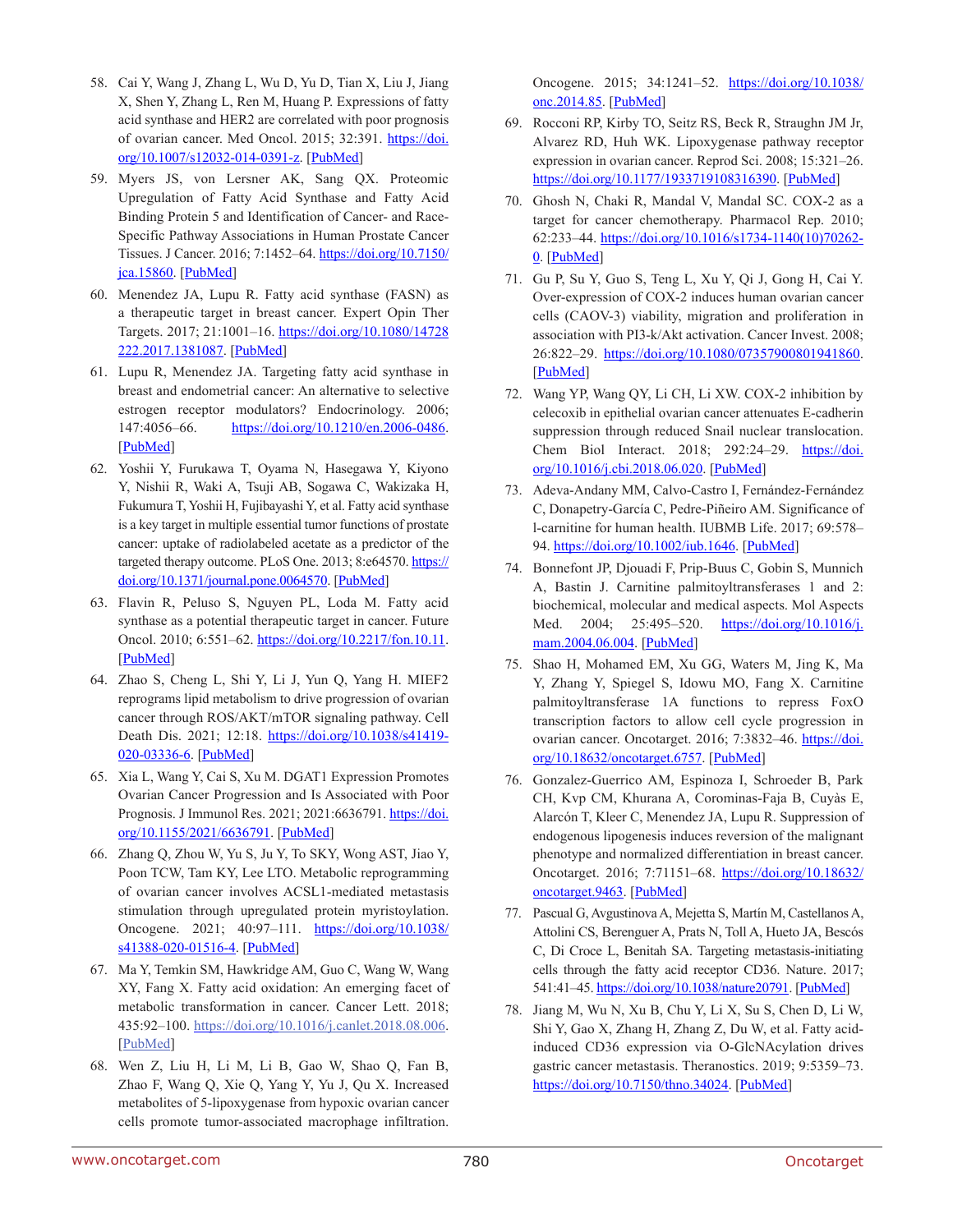- 79. Feng WW, Bang S, Kurokawa M. CD36: a key mediator of resistance to HER2 inhibitors in breast cancer. Mol Cell Oncol. 2020; 7:1715766. [https://doi.org/10.1080/23723556](https://doi.org/10.1080/23723556.2020.1715766) [.2020.1715766](https://doi.org/10.1080/23723556.2020.1715766). [\[PubMed\]](https://pubmed.ncbi.nlm.nih.gov/32158927)
- 80. Huangfu N, Xu Z, Zheng W, Wang Y, Cheng J, Chen X. LncRNA MALAT1 regulates oxLDL-induced CD36 expression via activating β-catenin. Biochem Biophys Res Commun. 2018; 495:2111–17. [https://doi.org/10.1016/j.](https://doi.org/10.1016/j.bbrc.2017.12.086) [bbrc.2017.12.086](https://doi.org/10.1016/j.bbrc.2017.12.086). [[PubMed](https://pubmed.ncbi.nlm.nih.gov/29258822)]
- 81. Gharpure KM, Pradeep S, Sans M, Rupaimoole R, Ivan C, Wu SY, Bayraktar E, Nagaraja AS, Mangala LS, Zhang X, Haemmerle M, Hu W, Rodriguez-Aguayo C, et al. FABP4 as a key determinant of metastatic potential of ovarian cancer. Nat Commun. 2018; 9:2923. [https://doi.](https://doi.org/10.1038/s41467-018-04987-y) [org/10.1038/s41467-018-04987-y.](https://doi.org/10.1038/s41467-018-04987-y) [\[PubMed\]](https://pubmed.ncbi.nlm.nih.gov/30050129)
- 82. Nieman KM, Kenny HA, Penicka CV, Ladanyi A, Buell-Gutbrod R, Zillhardt MR, Romero IL, Carey MS, Mills GB, Hotamisligil GS, Yamada SD, Peter ME, Gwin K, Lengyel E. Adipocytes promote ovarian cancer metastasis and provide energy for rapid tumor growth. Nat Med. 2011; 17:1498–503. [https://doi.org/10.1038/nm.2492.](https://doi.org/10.1038/nm.2492) [\[PubMed\]](https://pubmed.ncbi.nlm.nih.gov/22037646)
- 83. Goldstein JL, Brown MS. The LDL receptor. Arterioscler Thromb Vasc Biol. 2009; 29:431-38. [https://doi.](https://doi.org/10.1161/ATVBAHA.108.179564) [org/10.1161/ATVBAHA.108.179564.](https://doi.org/10.1161/ATVBAHA.108.179564) [\[PubMed\]](https://pubmed.ncbi.nlm.nih.gov/19299327)
- 84. Zheng L, Li L, Lu Y, Jiang F, Yang XA. SREBP2 contributes to cisplatin resistance in ovarian cancer cells. Exp Biol Med (Maywood). 2018; 243:655–62. [https://doi.](https://doi.org/10.1177/1535370218760283) [org/10.1177/1535370218760283.](https://doi.org/10.1177/1535370218760283) [\[PubMed\]](https://pubmed.ncbi.nlm.nih.gov/29466876)
- 85. Chang WC, Wang HC, Cheng WC, Yang JC, Chung WM, Ho YP, Chen L, Hung YC, Ma WL. LDLR-mediated lipidome-transcriptome reprogramming in cisplatin insensitivity. Endocr Relat Cancer. 2020; 27:81–95. [https://](https://doi.org/10.1530/ERC-19-0095) [doi.org/10.1530/ERC-19-0095](https://doi.org/10.1530/ERC-19-0095). [[PubMed](https://pubmed.ncbi.nlm.nih.gov/31815680)]
- 86. Alvero AB, Chen R, Fu HH, Montagna M, Schwartz PE, Rutherford T, Silasi DA, Steffensen KD, Waldstrom M, Visintin I, Mor G. Molecular phenotyping of human ovarian cancer stem cells unravels the mechanisms for repair and chemoresistance. Cell Cycle. 2009; 8:158-66. [https://doi.](https://doi.org/10.4161/cc.8.1.7533) [org/10.4161/cc.8.1.7533.](https://doi.org/10.4161/cc.8.1.7533) [\[PubMed\]](https://pubmed.ncbi.nlm.nih.gov/19158483)
- 87. Varas-Godoy M, Rice G, Illanes SE. The Crosstalk between Ovarian Cancer Stem Cell Niche and the Tumor Microenvironment. Stem Cells Int. 2017; 2017:5263974. [https://doi.org/10.1155/2017/5263974.](https://doi.org/10.1155/2017/5263974) [\[PubMed\]](https://pubmed.ncbi.nlm.nih.gov/28819364)
- 88. Erez N, Glanz S, Raz Y, Avivi C, Barshack I. Cancer associated fibroblasts express pro-inflammatory factors in human breast and ovarian tumors. Biochem Biophys Res Commun. 2013; 437:397–402. [https://doi.org/10.1016/j.](https://doi.org/10.1016/j.bbrc.2013.06.089) [bbrc.2013.06.089](https://doi.org/10.1016/j.bbrc.2013.06.089). [[PubMed](https://pubmed.ncbi.nlm.nih.gov/23831470)]
- 89. Cao Y. Adipocyte and lipid metabolism in cancer drug resistance. J Clin Invest. 2019; 129:3006–17. [https://doi.](https://doi.org/10.1172/JCI127201) [org/10.1172/JCI127201](https://doi.org/10.1172/JCI127201). [[PubMed](https://pubmed.ncbi.nlm.nih.gov/31264969)]
- 90. De Pergola G, Silvestris F. Obesity as a major risk factor for cancer. J Obes. 2013; 2013:291546. [https://doi.](https://doi.org/10.1155/2013/291546) [org/10.1155/2013/291546](https://doi.org/10.1155/2013/291546). [[PubMed](https://pubmed.ncbi.nlm.nih.gov/24073332)]
- 91. Calle EE, Kaaks R. Overweight, obesity and cancer: epidemiological evidence and proposed mechanisms. Nat Rev Cancer. 2004; 4:579-91. [https://doi.org/10.1038/](https://doi.org/10.1038/nrc1408) [nrc1408.](https://doi.org/10.1038/nrc1408) [\[PubMed\]](https://pubmed.ncbi.nlm.nih.gov/15286738)
- 92. Si S, Li J, Tewara MA, Li H, Liu X, Li Y, Chen X, Liu C, Yuan T, Li W, Wang B, Xue F. Identifying causality, genetic correlation, priority and pathways of large-scale complex exposures of breast and ovarian cancers. Br J Cancer. 2021; 125:1570–81. [https://doi.org/10.1038/s41416-021-01576-7.](https://doi.org/10.1038/s41416-021-01576-7) [\[PubMed\]](https://pubmed.ncbi.nlm.nih.gov/34671129)
- 93. Gaitskell K, Hermon C, Barnes I, Pirie K, Floud S, Green J, Beral V, Reeves GK, and Million Women Study Collaborators. Ovarian cancer survival by stage, histotype, and pre-diagnostic lifestyle factors, in the prospective UK Million Women Study. Cancer Epidemiol. 2022; 76:102074. [https://doi.org/10.1016/j.canep.2021.102074.](https://doi.org/10.1016/j.canep.2021.102074) [\[PubMed\]](https://pubmed.ncbi.nlm.nih.gov/34942490)
- 94. Goss AM, Chandler-Laney PC, Ovalle F, Goree LL, Azziz R, Desmond RA, Wright Bates G, Gower BA. Effects of a eucaloric reduced-carbohydrate diet on body composition and fat distribution in women with PCOS. Metabolism. 2014; 63:1257-64. [https://doi.org/10.1016/j.](https://doi.org/10.1016/j.metabol.2014.07.007) [metabol.2014.07.007.](https://doi.org/10.1016/j.metabol.2014.07.007) [\[PubMed\]](https://pubmed.ncbi.nlm.nih.gov/25125349)
- 95. Cohen CW, Fontaine KR, Arend RC, Alvarez RD, Leath CA III, Huh WK, Bevis KS, Kim KH, Straughn JM Jr, Gower BA. A Ketogenic Diet Reduces Central Obesity and Serum Insulin in Women with Ovarian or Endometrial Cancer. J Nutr. 2018; 148:1253-60. [https://doi.org/10.1093/jn/](https://doi.org/10.1093/jn/nxy119) [nxy119](https://doi.org/10.1093/jn/nxy119). [[PubMed](https://pubmed.ncbi.nlm.nih.gov/30137481)]
- 96. Bós AM, Howard BV, Beresford SA, Urban N, Tinker LF, Waters H, Bós AJ, Chlebowski R, Ennis JM. Costeffectiveness analysis of a low-fat diet in the prevention of breast and ovarian cancer. J Am Diet Assoc. 2011; 111:56– 66. <https://doi.org/10.1016/j.jada.2010.10.011>. [[PubMed](https://pubmed.ncbi.nlm.nih.gov/21185966)]
- 97. Vander Heiden MG, Cantley LC, Thompson CB. Understanding the Warburg effect: the metabolic requirements of cell proliferation. Science. 2009; 324:1029– 33. <https://doi.org/10.1126/science.1160809>. [[PubMed](https://pubmed.ncbi.nlm.nih.gov/19460998)]
- 98. Kurelac I, Umesh Ganesh N, Iorio M, Porcelli AM, Gasparre G. The multifaceted effects of metformin on tumor microenvironment. Semin Cell Dev Biol. 2020; 98:90–97. [https://doi.org/10.1016/j.semcdb.2019.05.010.](https://doi.org/10.1016/j.semcdb.2019.05.010) [\[PubMed\]](https://pubmed.ncbi.nlm.nih.gov/31091466)
- 99. Baothman OA, Zamzami MA, Taher I, Abubaker J, Abu-Farha M. The role of Gut Microbiota in the development of obesity and Diabetes. Lipids Health Dis. 2016; 15:108. <https://doi.org/10.1186/s12944-016-0278-4>. [\[PubMed](https://pubmed.ncbi.nlm.nih.gov/27317359)]
- 100. Engin A. Adipose Tissue Hypoxia in Obesity and Its Impact on Preadipocytes and Macrophages: Hypoxia Hypothesis. Adv Exp Med Biol. 2017; 960:305–26. [https://doi.](https://doi.org/10.1007/978-3-319-48382-5_13) [org/10.1007/978-3-319-48382-5\\_13.](https://doi.org/10.1007/978-3-319-48382-5_13) [\[PubMed\]](https://pubmed.ncbi.nlm.nih.gov/28585205)
- 101. Harbuzariu A, Gonzalez-Perez RR. Leptin-Notch axis impairs 5-fluorouracil effects on pancreatic cancer. Oncotarget. 2018; 9:18239-53. [https://doi.org/10.18632/](https://doi.org/10.18632/oncotarget.24435) [oncotarget.24435](https://doi.org/10.18632/oncotarget.24435). [[PubMed](https://pubmed.ncbi.nlm.nih.gov/29719602)]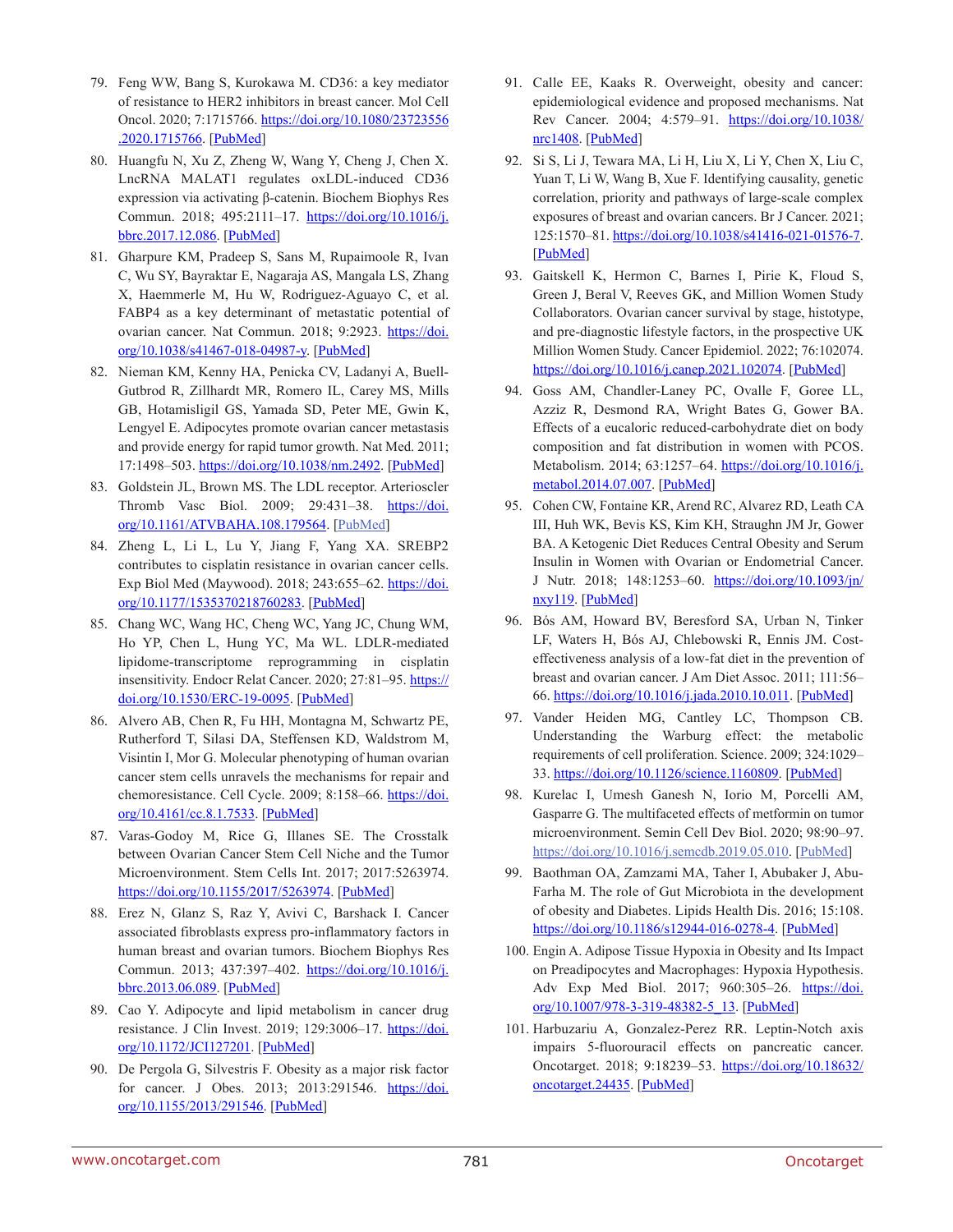- 102. Cascetta P, Cavaliere A, Piro G, Torroni L, Santoro R, Tortora G, Melisi D, Carbone C. Pancreatic Cancer and Obesity: Molecular Mechanisms of Cell Transformation and Chemoresistance. Int J Mol Sci. 2018; 19:3331. [https://doi.](https://doi.org/10.3390/ijms19113331) [org/10.3390/ijms19113331](https://doi.org/10.3390/ijms19113331). [[PubMed](https://pubmed.ncbi.nlm.nih.gov/30366466)]
- 103. Kamphorst JJ, Cross JR, Fan J, de Stanchina E, Mathew R, White EP, Thompson CB, Rabinowitz JD. Hypoxic and Ras-transformed cells support growth by scavenging unsaturated fatty acids from lysophospholipids. Proc Natl Acad Sci U S A. 2013; 110:8882–87. [https://doi.](https://doi.org/10.1073/pnas.1307237110) [org/10.1073/pnas.1307237110](https://doi.org/10.1073/pnas.1307237110). [[PubMed](https://pubmed.ncbi.nlm.nih.gov/23671091)]
- 104. Chen RR, Yung MMH, Xuan Y, Zhan S, Leung LL, Liang RR, Leung THY, Yang H, Xu D, Sharma R, Chan KKL, Ngu SF, Ngan HYS, Chan DW. Targeting of lipid metabolism with a metabolic inhibitor cocktail eradicates peritoneal metastases in ovarian cancer cells. Commun Biol. 2019; 2:281. [https://doi.org/10.1038/s42003-019-](https://doi.org/10.1038/s42003-019-0508-1) [0508-1](https://doi.org/10.1038/s42003-019-0508-1). [[PubMed](https://pubmed.ncbi.nlm.nih.gov/31372520)]
- 105. Pyragius CE, Fuller M, Ricciardelli C, Oehler MK. Aberrant lipid metabolism: an emerging diagnostic and therapeutic target in ovarian cancer. Int J Mol Sci. 2013; 14:7742–56. <https://doi.org/10.3390/ijms14047742>. [[PubMed](https://pubmed.ncbi.nlm.nih.gov/23574936)]
- 106. Martirosyan A, Clendening JW, Goard CA, Penn LZ. Lovastatin induces apoptosis of ovarian cancer cells and synergizes with doxorubicin: potential therapeutic relevance. BMC Cancer. 2010; 10:103. [https://doi.](https://doi.org/10.1186/1471-2407-10-103) [org/10.1186/1471-2407-10-103](https://doi.org/10.1186/1471-2407-10-103). [[PubMed](https://pubmed.ncbi.nlm.nih.gov/20298590)]
- 107. A Phase II Study of Interaction of Lovastatin and Paclitaxel For Patients With Refractory or Relapsed Ovarian Cancer. <https://clinicaltrials.gov>. Available 2022 Feb 12, from [https://clinicaltrials.gov/ct2/show/NCT00585052.](https://clinicaltrials.gov/ct2/show/NCT00585052)
- 108. Swanton C, Marani M, Pardo O, Warne PH, Kelly G, Sahai E, Elustondo F, Chang J, Temple J, Ahmed AA, Brenton JD, Downward J, Nicke B. Regulators of mitotic arrest and ceramide metabolism are determinants of sensitivity to paclitaxel and other chemotherapeutic drugs. Cancer Cell. 2007; 11:498–512. [https://doi.org/10.1016/j.](https://doi.org/10.1016/j.ccr.2007.04.011) [ccr.2007.04.011](https://doi.org/10.1016/j.ccr.2007.04.011). [[PubMed](https://pubmed.ncbi.nlm.nih.gov/17560332)]
- 109. Le TT, Yue S, Cheng JX. Shedding new light on lipid biology with coherent anti-Stokes Raman scattering microscopy. J Lipid Res. 2010; 51:3091-102. [https://doi.](https://doi.org/10.1194/jlr.R008730) [org/10.1194/jlr.R008730.](https://doi.org/10.1194/jlr.R008730) [\[PubMed\]](https://pubmed.ncbi.nlm.nih.gov/20713649)
- 110. Li J, Cheng JX. Direct visualization of de novo lipogenesis in single living cells. Sci Rep. 2014; 4:6807. [https://doi.](https://doi.org/10.1038/srep06807) [org/10.1038/srep06807.](https://doi.org/10.1038/srep06807) [\[PubMed\]](https://pubmed.ncbi.nlm.nih.gov/25351207)
- 111. Guenther S, Muirhead LJ, Speller AV, Golf O, Strittmatter N, Ramakrishnan R, Goldin RD, Jones E, Veselkov K, Nicholson J, Darzi A, Takats Z. Spatially resolved metabolic phenotyping of breast cancer by desorption electrospray ionization mass spectrometry. Cancer Res. 2015; 75:1828– 37. <https://doi.org/10.1158/0008-5472.CAN-14-2258>. [[PubMed\]](https://pubmed.ncbi.nlm.nih.gov/25691458)
- 112. Hilvo M, Denkert C, Lehtinen L, Müller B, Brockmöller S, Seppänen-Laakso T, Budczies J, Bucher E, Yetukuri L, Castillo S, Berg E, Nygren H, Sysi-Aho M, et al. Novel

theranostic opportunities offered by characterization of altered membrane lipid metabolism in breast cancer progression. Cancer Res. 2011; 71:3236-45. [https://doi.](https://doi.org/10.1158/0008-5472.CAN-10-3894) [org/10.1158/0008-5472.CAN-10-3894](https://doi.org/10.1158/0008-5472.CAN-10-3894). [[PubMed](https://pubmed.ncbi.nlm.nih.gov/21415164)]

- 113. Iorio E, Ricci A, Bagnoli M, Pisanu ME, Castellano G, Di Vito M, Venturini E, Glunde K, Bhujwalla ZM, Mezzanzanica D, Canevari S, Podo F. Activation of phosphatidylcholine cycle enzymes in human epithelial ovarian cancer cells. Cancer Res. 2010; 70:2126-35. [https://](https://doi.org/10.1158/0008-5472.CAN-09-3833) [doi.org/10.1158/0008-5472.CAN-09-3833](https://doi.org/10.1158/0008-5472.CAN-09-3833). [[PubMed](https://pubmed.ncbi.nlm.nih.gov/20179205)]
- 114. Tomek K, Wagner R, Varga F, Singer CF, Karlic H, Grunt TW. Blockade of fatty acid synthase induces ubiquitination and degradation of phosphoinositide-3-kinase signaling proteins in ovarian cancer. Mol Cancer Res. 2011; 9:1767– 79. [https://doi.org/10.1158/1541-7786.MCR-10-0467.](https://doi.org/10.1158/1541-7786.MCR-10-0467) [\[PubMed\]](https://pubmed.ncbi.nlm.nih.gov/21970855)
- 115. Ueda SM, Yap KL, Davidson B, Tian Y, Murthy V, Wang TL, Visvanathan K, Kuhajda FP, Bristow RE, Zhang H, Shih IeM. Expression of Fatty Acid Synthase Depends on NAC1 and Is Associated with Recurrent Ovarian Serous Carcinomas. J Oncol. 2010; 2010:285191. [https://doi.](https://doi.org/10.1155/2010/285191) [org/10.1155/2010/285191.](https://doi.org/10.1155/2010/285191) [\[PubMed\]](https://pubmed.ncbi.nlm.nih.gov/20508725)
- 116. Zhou W, Han WF, Landree LE, Thupari JN, Pinn ML, Bililign T, Kim EK, Vadlamudi A, Medghalchi SM, El Meskini R, Ronnett GV, Townsend CA, Kuhajda FP. Fatty acid synthase inhibition activates AMP-activated protein kinase in SKOV3 human ovarian cancer cells. Cancer Res. 2007; 67:2964-71. [https://doi.org/10.1158/0008-5472.](https://doi.org/10.1158/0008-5472.CAN-06-3439) [CAN-06-3439](https://doi.org/10.1158/0008-5472.CAN-06-3439). [[PubMed](https://pubmed.ncbi.nlm.nih.gov/17409402)]
- 117. Vidot S, Witham J, Agarwal R, Greenhough S, Bamrah HS, Tigyi GJ, Kaye SB, Richardson A. Autotaxin delays apoptosis induced by carboplatin in ovarian cancer cells. Cell Signal. 2010; 22:926–35. [https://doi.org/10.1016/j.](https://doi.org/10.1016/j.cellsig.2010.01.017) [cellsig.2010.01.017](https://doi.org/10.1016/j.cellsig.2010.01.017). [[PubMed](https://pubmed.ncbi.nlm.nih.gov/20100569)]
- 118. van Vlerken LE, Duan Z, Seiden MV, Amiji MM. Modulation of intracellular ceramide using polymeric nanoparticles to overcome multidrug resistance in cancer. Cancer Res. 2007; 67:4843–50. [https://doi.](https://doi.org/10.1158/0008-5472.CAN-06-1648) [org/10.1158/0008-5472.CAN-06-1648](https://doi.org/10.1158/0008-5472.CAN-06-1648). [[PubMed](https://pubmed.ncbi.nlm.nih.gov/17510414)]
- 119. Eberlin LS, Gabay M, Fan AC, Gouw AM, Tibshirani RJ, Felsher DW, Zare RN. Alteration of the lipid profile in lymphomas induced by MYC overexpression. Proc Natl Acad Sci U S A. 2014; 111:10450-55. [https://doi.](https://doi.org/10.1073/pnas.1409778111) [org/10.1073/pnas.1409778111.](https://doi.org/10.1073/pnas.1409778111) [\[PubMed\]](https://pubmed.ncbi.nlm.nih.gov/24994904)
- 120. De La Franier B, Thompson M. Detection of the Ovarian Cancer Biomarker Lysophosphatidic Acid in Serum. Biosensors (Basel). 2020; 10:13. [https://doi.org/10.3390/](https://doi.org/10.3390/bios10020013) [bios10020013.](https://doi.org/10.3390/bios10020013) [[PubMed\]](https://pubmed.ncbi.nlm.nih.gov/32075013)
- 121. Zhang YJ, Cao LY, Fu ZZ, Wang YJ, Wang GX, Gu T. Clinical significance of plasma lysophosphatidic acid levels in the differential diagnosis of ovarian cancer. J Cancer Res Ther. 2015; 11:375–80. [https://doi.org/10.4103/0973-](https://doi.org/10.4103/0973-1482.157335) [1482.157335.](https://doi.org/10.4103/0973-1482.157335) [\[PubMed\]](https://pubmed.ncbi.nlm.nih.gov/26148603)
- 122. Liu Y, Chen Y, Momin A, Shaner R, Wang E, Bowen NJ, Matyunina LV, Walker LD, McDonald JF, Sullards MC,